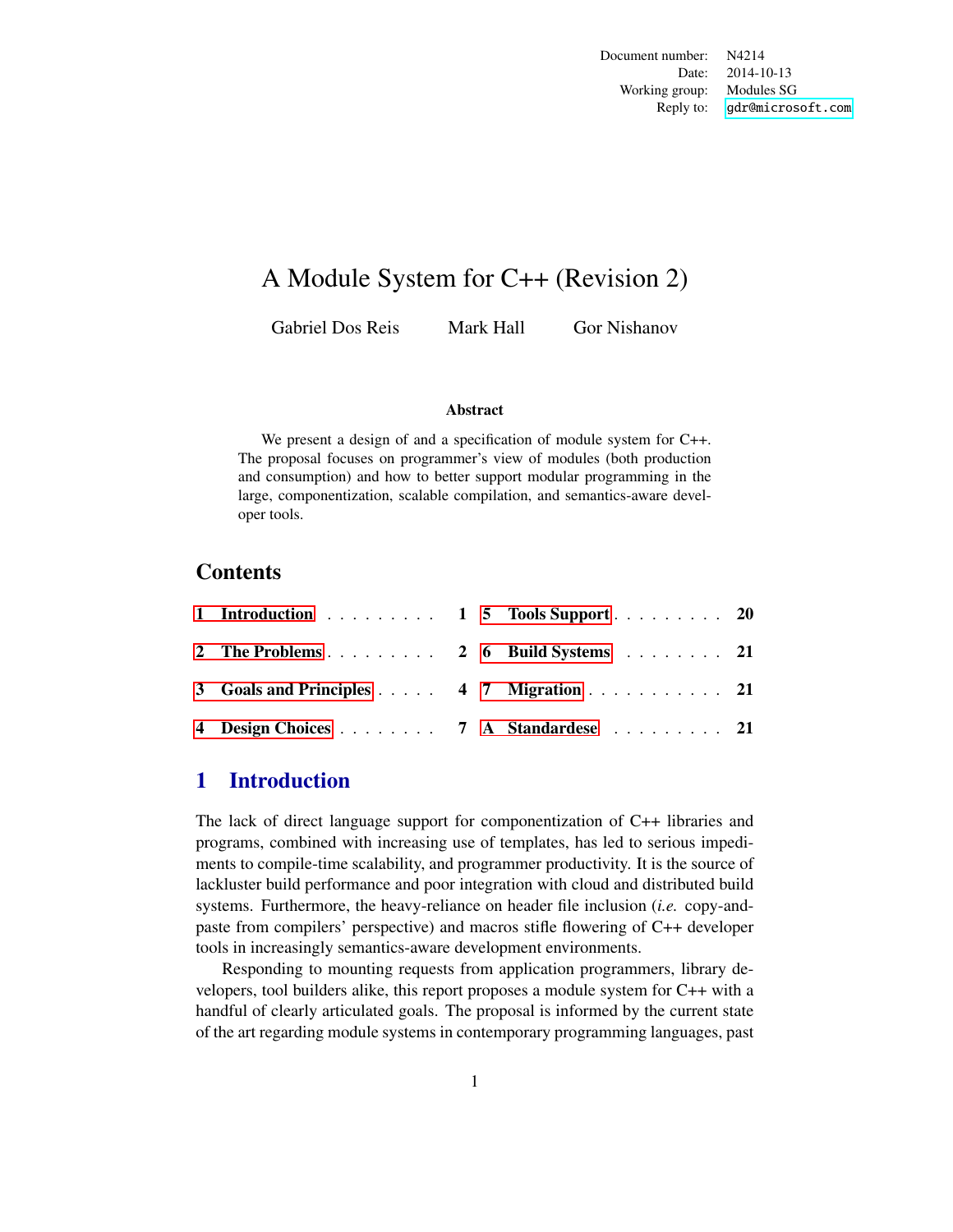suggestions [\[4,](#page-21-0) [6\]](#page-22-0) and experiments such as Clang's [\[2,](#page-21-1) [5\]](#page-22-1), and practical constraints specific to C++ ecosystem, deployment, and use. The design is minimalist; yet, it aims for a handful of fundamental goals

- 1. componentization;
- 2. isolation from macros;
- 3. scalable build;
- 4. support for modern semantics-aware developer tools.

Furthermore, the proposal reduces opportunities for violations of the One Definition Rule (ODR), and increases practical type-safe linking. An implementation of these suggestions is currently underway.

## <span id="page-1-0"></span>2 The Problems

The primary issue we face when trying to scale compilation of C++ libraries and programs to billions of lines of code is how C++ programmers author software components, compose, and consume them.

#### <span id="page-1-1"></span>2.1 The Existing Compilation and Linking Model

C++ inherited its linking model from C's notion of *independent* compilation. In that model, a program is composed of several translation units that are processed independently of each other. That is, *each translation unit is processed with no knowledge or regard to any other translation units it might be composed with in an eventual program*. This obviously poses inter-translation units communication and coherence challenges. The communication problem is resolved via the notion of *name linkage*: a translation unit can reference, by name, an entity defined in another translation – provided the entity's name is *external*. All that the consuming translation unit needs to do (because it is translated independently and with no knowledge of that entity's defining translation unit) is to brandish a "matching" declaration for the referenced entity. The following example illustrates the concept. Consider the program composed of the translation units 1.cc and 2.cc:

| 1.cc (producer of quant)                         | 2.cc (consumer of quant)                                                    |  |  |
|--------------------------------------------------|-----------------------------------------------------------------------------|--|--|
| int quant(int x, int y) {<br>return $x*x + y*y;$ | $extern$ int quant(int, int);<br>int main() $\{$<br>return quant $(3, 4)$ ; |  |  |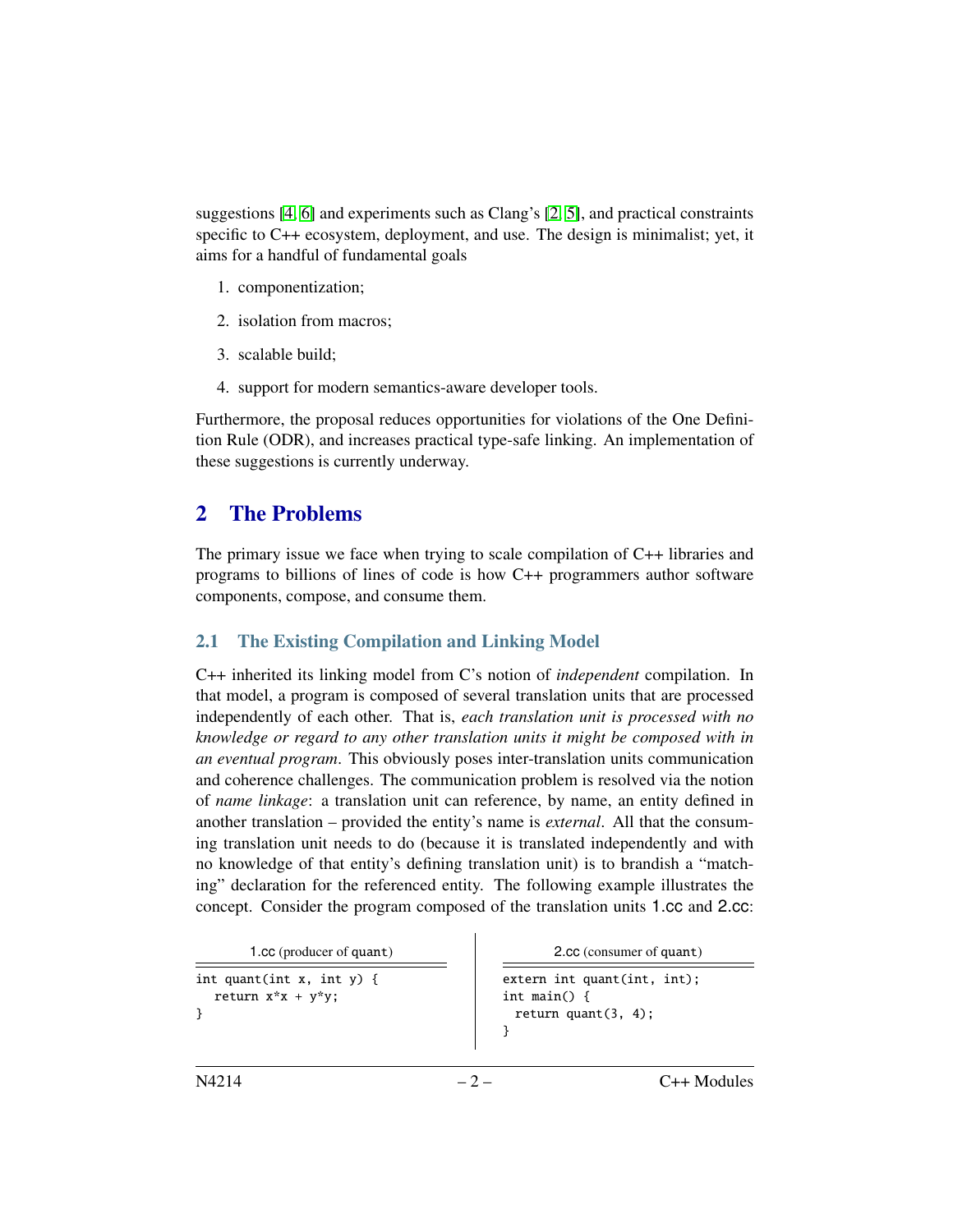The program is well-formed and the calls to quant (in 2.cc) is resolved to the definition in translation unit 1.cc. Please note that none of the translation units mentions anything about each other: 2.cc (the consumer of the definition of quant) does not say anything about which translation unit is supposed to provide the definition of quant. In particular, the program composed of the translation units 2.cc and 3.cc, defined as follows

3.cc (another producer of quant) #include <stdlib.h> int quant(int x, int y) { return  $abs(x) + abs(y)$ ; }

is also well-formed. This linking model whereby translation units do not take explicit dependencies and external names are resolved to whatever provides them is the bedrock of both C and C++ linking model. It is effective, but low-level and brittle. It also underscores the problem of coherency across translation units with declarations of entities with external linkage; in another words it poses continuing vexing *type-safe linking* challenges [\[1,](#page-21-2) §7.2c].

#### 2.2 Header Files and Macros

The conventional and most popular C++ software organization practice rests upon a more than four decades old linking technology (§[2.1\)](#page-1-1) and a *copy-and-paste* discipline. Components communicate via sets of so-called *external names* designating externally visible entry points. To minimize risks of errors of various sorts, these names are typically declared in *header files*, conventionally placed in backing storage of the hosting environment filesystem. A given component uses a name defined in another component by including the appropriate header file via the preprocessor directive #include. This constitutes the basic information sharing protocol between producer and consumers of entities with external names. However, from the compiler's point of view, the content of the header file is to be *textually copied* into the including translation unit. It is a very simple engineering technology that has served the C and C++ community for over forty years. Yet, over the past fifteen years, this source file inclusion model has increasingly revealed itself to be ill-suited for modern C++ in large scale programming and modern development environments.

The header file subterfuge was invented as a device to mitigate the coherency problem across translation units. When used with care, it gives the illusion that there is only one "true source" of declaration for a given entity. However, it has several frequent practical failure points. It commonly leads to inefficient use of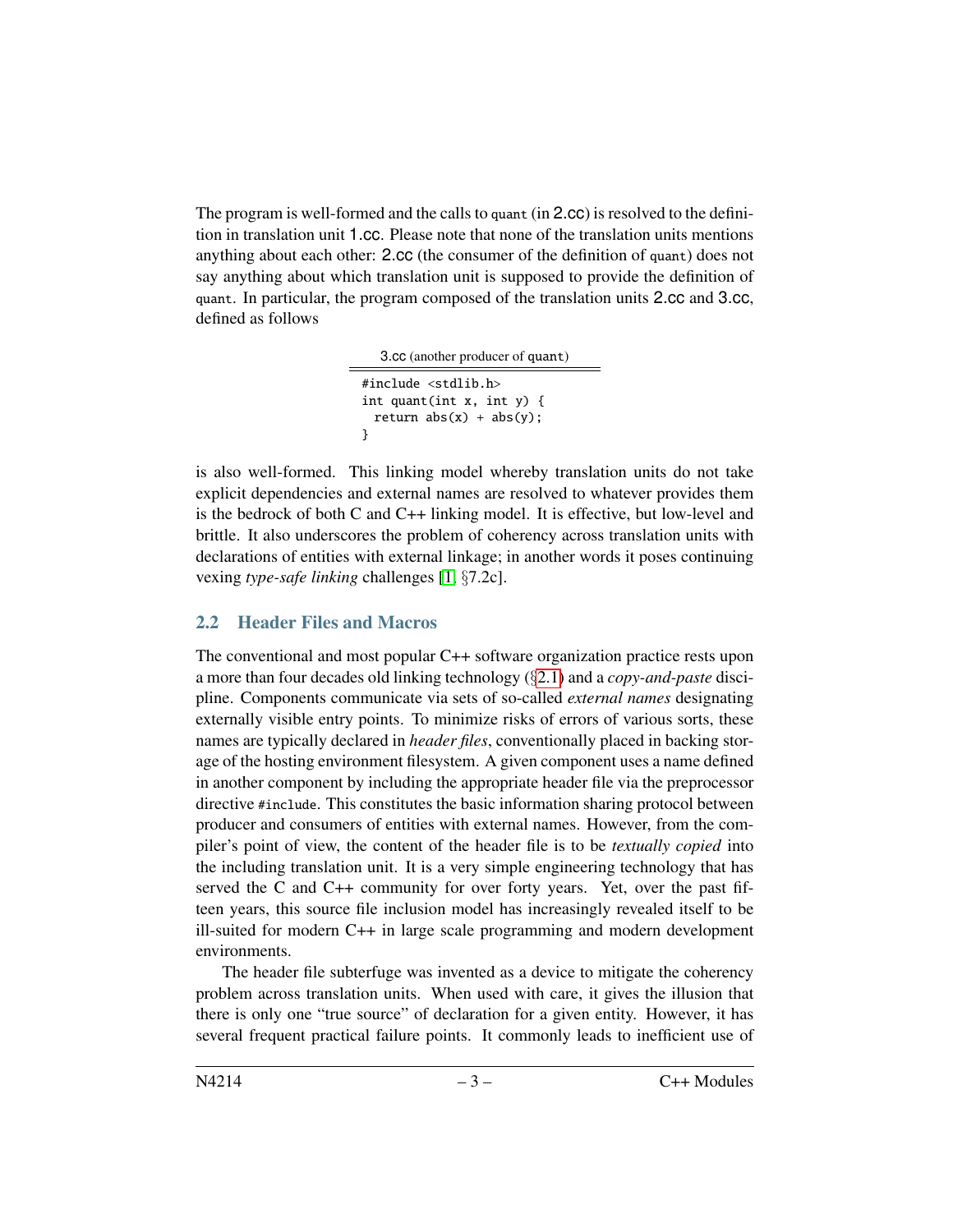computing resources; it is a fertile source of bugs and griefs, some of which have been known since the discovery of the preprocessor. The contents of header files are vulnerable to macros and the basic mechanism of textual inclusion forces a compiler to process the same declarations over and and over in every translation unit that includes their header files. For most "C-like" declarations, that is probably tolerable. However, with modern C++, header files contain *lot* of (executable) codes. The scheme scales very poorly. Furthermore, because the preprocessor is largely independent of the core language, it is impossible for a tool to understand (even grammatically) source code in header files without knowing the set of macros and configurations that a source file including the header file will activate. It is regrettably far too easy and far too common to under-appreciate how much macros are (and have been) stifling development of semantics-aware programming tools and how much of drag they constitute for C++, compared to alternatives.

#### 2.3 The One Definition Rule

C++ is built around the principle that any entity in a well-formed program is defined exactly once. Unfortunately, the exact formulation of this rule isn't that simple, primarily because of unfortunate but unavoidable consequences of the copy-andpaste technology implied by the preprocessor directive #include. The outcome is that the arcane formal rules are variously interpreted by implementers (violation of the ODR results in undefined behavior), doubt, uncertainty, and sometimes outright willful disregard, from library writers and application programmers.

Having a single, authoritative place that provides the declaration (and definition) of an entity reduces the risks of declaration mismatches going undetected, and improvements to type safe linkage.

## <span id="page-3-0"></span>3 Goals and Principles

The design described in these pages aims to support sound software engineering practices for large scale programming (e.g. componentization), scalable uses of development resources (e.g. build throughput, build frameworks), semantics-aware development tools (e.g. code analysis), etc.

#### 3.1 The Preprocessor

While many of the problems with the existing copy-and-paste methodology can be directly tied to the nature of the preprocessor, this proposal suggests neither its eradication nor improvements of it. Rather, the module system is designed to coexist with (and to minimize reliance on) the preprocessor. We believe that the pre-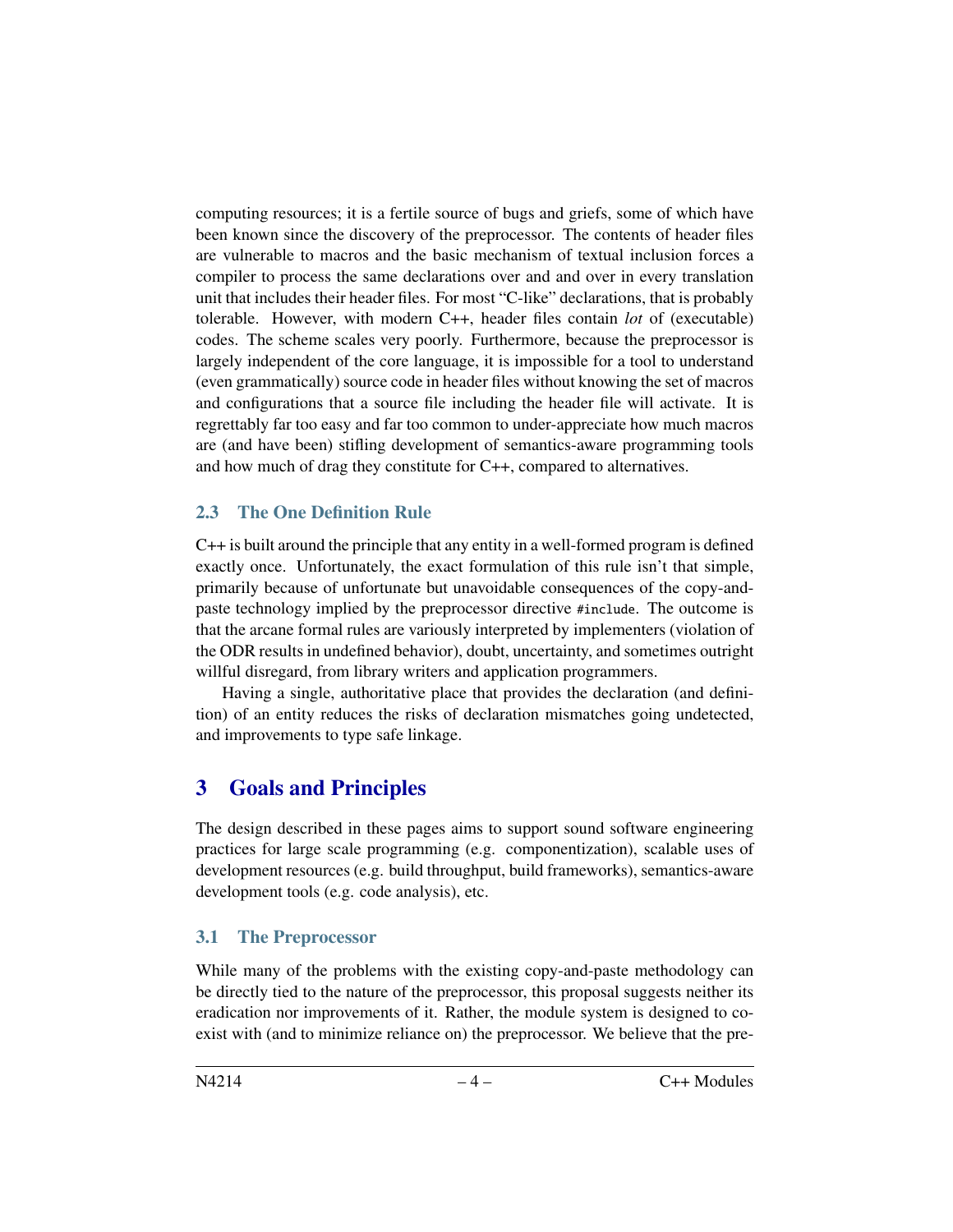processor has been around for far too long and supports far too many creative usage for its eradication to be realistic in the short term. Past experience suggests that any improvements to the preprocessor (for modularization) is likely to be judged either not enough or going too far. We concluded that whatever the problems are with the preprocessor, any modification at that level to support modularization is likely to add to them without fundamentally moving the needle in the right direction.

A central tenet of this proposal is that a module system for C++ has to be an *evolution* of the conventional compilation model. The immediate consequence is that it has to inter-operate with the existing source file inclusion model while solving the significant problems and minimizing those that can't be completely solved.

#### 3.2 Componentization and Interface

For effective componentization, we desire direct linguistic support for designating a collection of related translation units, a *module*, with well-defined set of entry points (external names) called the *module's interface*. The (complete) interface should be available to any consumer of the module, and a module can be consumed only through its interface. Usually, a module contains many more entities than those listed in its interface. Only entities explicitly listed by the module interface are available for consumption (by name) outside the module. A translation unit constituent of a module is henceforth called a *module unit*. A module should have a symbolic name expressible in the language, and used by importing translation unit to establish an explicit symbolic dependency.



#### <span id="page-4-0"></span>3.3 Scoping Abstraction

The primary purpose of a module system for C++ should be to assist with structuring software components at *large scale*. Consequently, we do not view a module as a minimal abstraction unit such as a class or a namespace. In fact, it is highly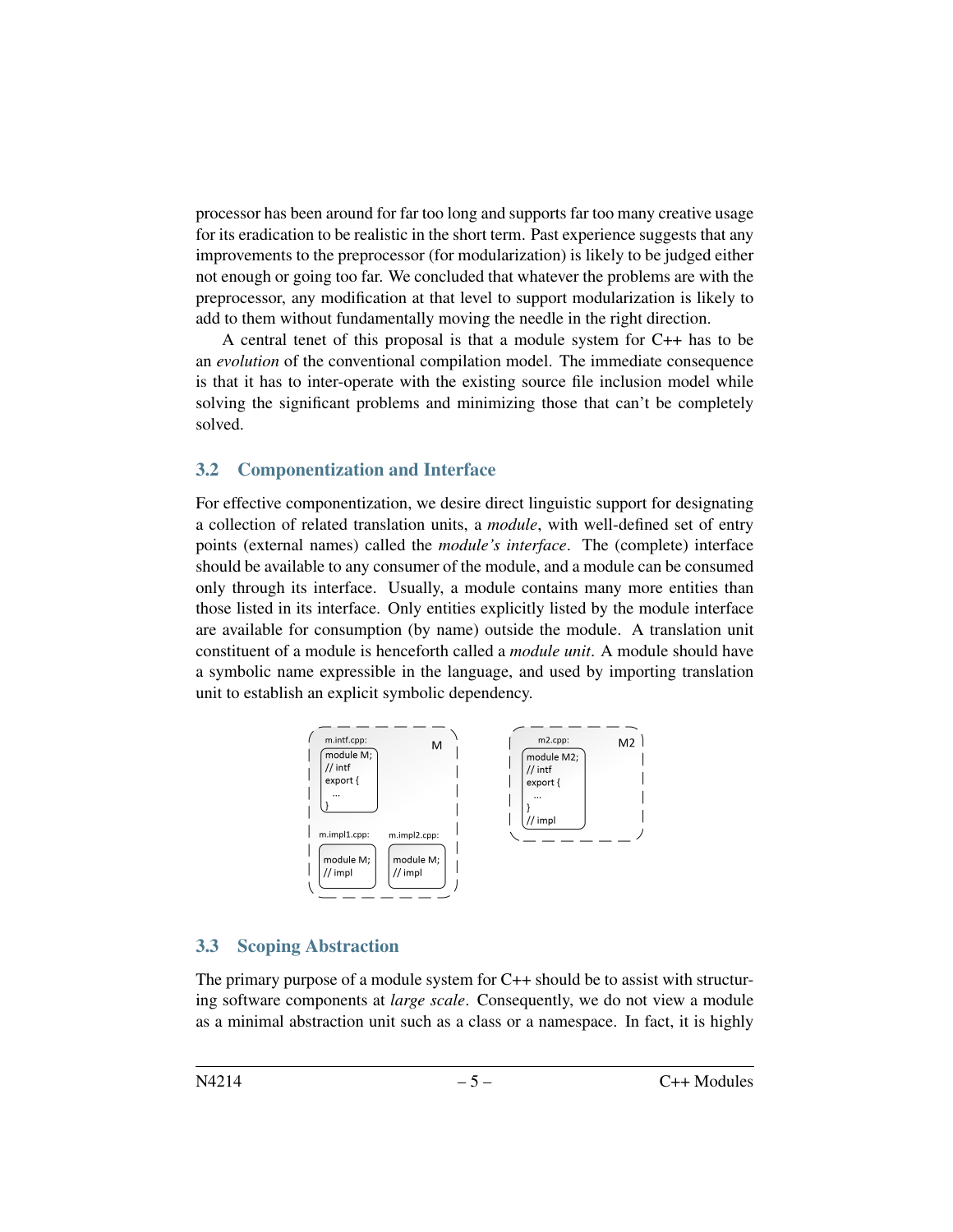desirable that a module system in the specific context of existing C++ codes and problems does not come equipped with new sets of name lookup rules. Indeed, C++ already has at least seven scoping abstraction mechanisms along with more than half-dozen sets of complex regulations about name lookup. We should aim at a module system that does not add to that extensive name interpretation text corpus. We suspect that a module system not needing new name lookup rules is likely to facilitate mass-conversion of existing codes to modular form. Surely, if we were to design C++ from scratch, with no backward compatibility concerns or existing massive codes to cater to, the design choices would be remarkably different.

#### 3.4 Separation

A key property we require from a module system for C++ is *separation*: a module unit acts semantically as if it is the result of fully processing a translation unit from translation phases 1 through 7 as formally defined by the C++ standards [\[3,](#page-21-3) Clause 2]. In particular, a module unit should be immune to macros and any preprocessor directives in effect in the translation unit in which it is imported. Conversely, macros and preprocessor directives in a module unit should have no effect on the translation units that import it.

Similarly, a declaration in an importing module unit should have no effect –in general– on the result of overload resolution (or the result of name lookup during the first phase of processing a template definition) performed in the imported module and its module units. That is, module units and modules should be thought of as "fully backed" translation units.

A corollary of the separation principle is that the order of consecutive import declarations should be irrelevant. This enables a C++ implementation to separately translate individual modules, cache the results, and reuse them; therefore potentially bringing significant build time improvements. This contrasts with the current source file inclusion model that generally requires re-processing of the same program text over and over.

#### <span id="page-5-0"></span>3.5 Composability

The primary purpose of a module system is to allow independent components to be developed independently (usually by distinct individuals or organizations) and combined seamlessly to build programs. In particular, we want the ability to compose independent modules that *do not export* the same symbols in a program without worrying about possible duplicate definition clashes from their defining modules (see  $\S 4.4.$  $\S 4.4.$ ) Therefore, a corollary of the composability requirement is that of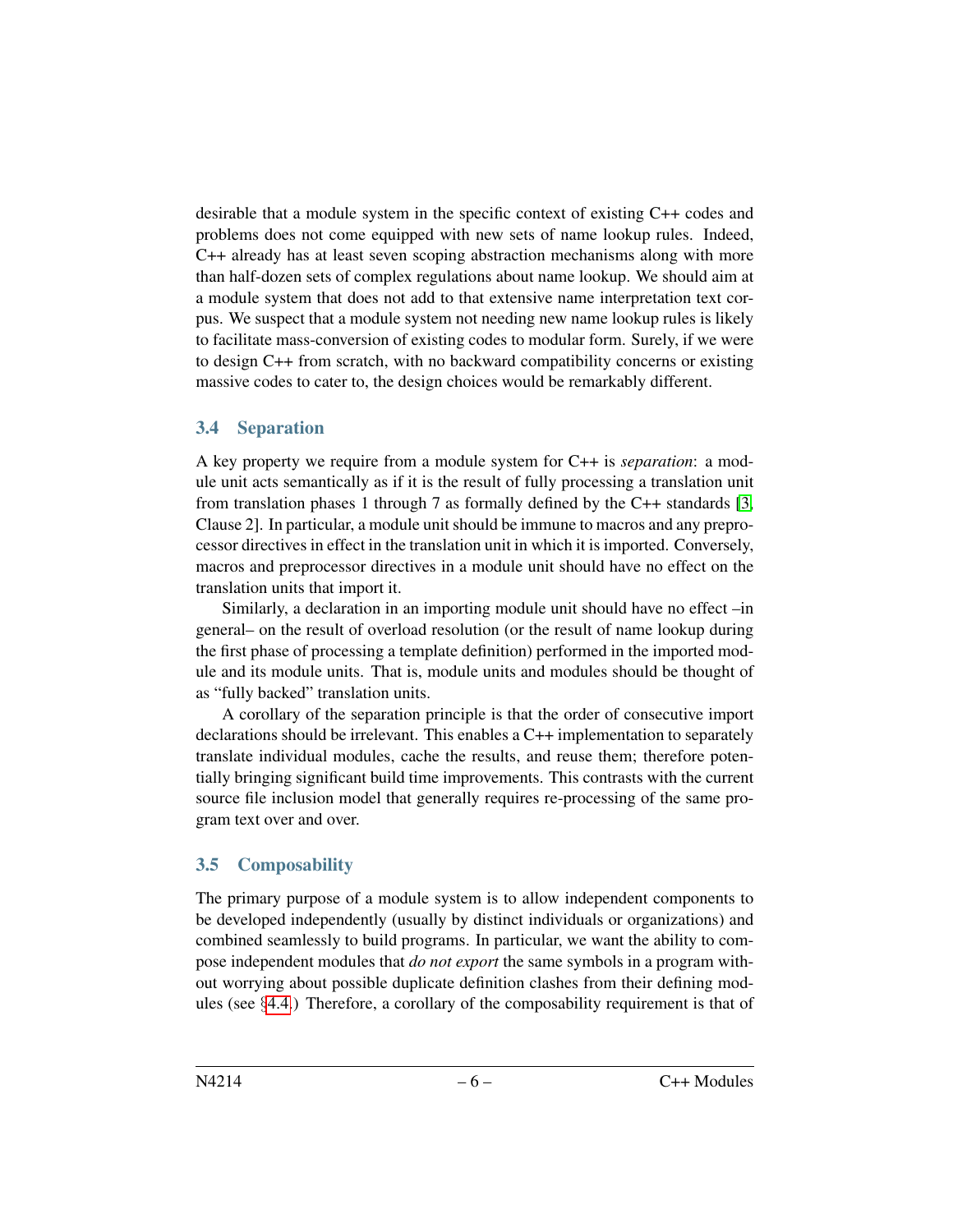*ownership and visibility* of declarations: a module owns declarations it contains, and its non-exported entities have no relationship with entities from other modules.

Operationally, there are various ways an implementation may achieve this effect. E.g. decorating an entity's linkage name with its owning module's name, two-level linking namespace, etc. However, we believe that the notion of linkage should not be elevated above where it belongs, and existing implementations have access to far more elaborated linkage mechanisms than formally acknowledged and acknowledgeable by the C++ standards.

#### 3.6 Coexistence with Header File

In an ideal world with modules, the usage of the time-honored header file inclusion should be rare, if not inexistent. However, realistically we must plan for a transitional path where programs involve components written today in the source-fileinclusion model, and new module-based components or existing components converted to use modules. Furthermore, conversion from heavy macro-based header files are likely to combine parts that are safely modularized with old-style macro interfaces – until the world has completely moved to pure module systems and the preprocessor has vanished from the surface of planet Earth.

We acknowledge that the principle of coexistence with source file inclusion does pose significant constraints and brings complications into the design space, e.g. with respect to the ODR.

#### 3.7 Runtime Performance

Moving an existing code to a brave new module world, or writing new codes with modules, should not in any way degrade its runtime performance characteristics. In particular, we do not seek a module system requiring a compiler to perform automatic "boxing" of object representation (exposed in class private members)  $-$ in attempts to reducing re-compilation– via opaque data pointers à la  $pImp1$  idiom.

## <span id="page-6-0"></span>4 Design Choices

The principles and goals just outlined confine us to parts of the module system design space. We have to make further design decisions. Ideally, it should be easy to transform an existing program #includeing header files to consume modules, e.g.:

| import std.vector;   |  | $\mathcal{U}$ #include $\langle \text{vector} \rangle$ |
|----------------------|--|--------------------------------------------------------|
| import std.string:   |  | // $\#$ include $\lt$ string $>$                       |
| import std.iostream: |  | $\frac{1}{2}$ #include <iostream></iostream>           |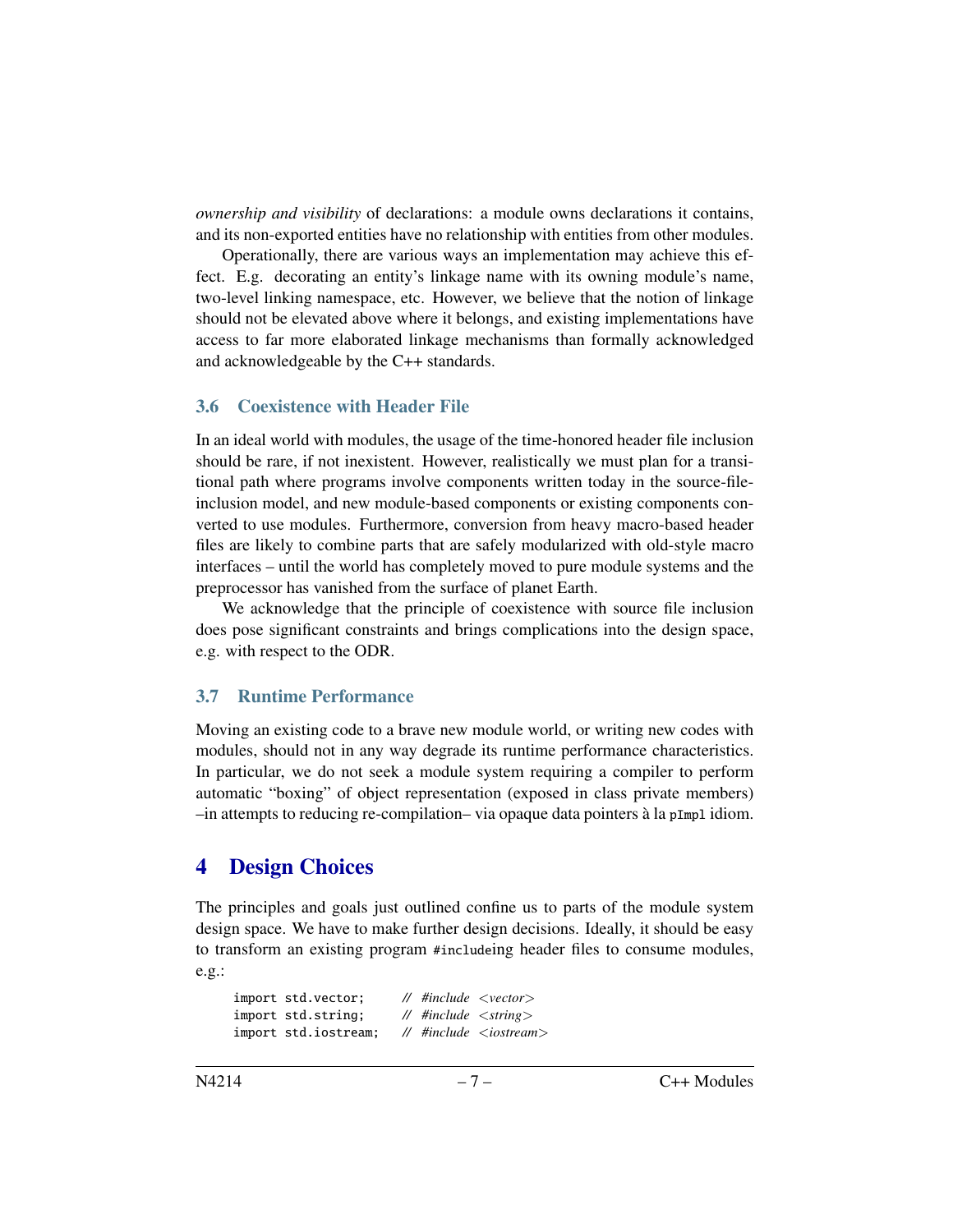```
import std.iterator; // #include <iterator >
int main() {
  using namespace std;
  vector<string> v = \{"Socrates", "Plato", "Descartes", "Kant", "Bacon"
  };
  copy(begin(v), end(v), ostream_iterator<string>(cout, "\n"));
}
```
That is, it should be a matter of mechanical replacement of header files with corresponding module import declarations and nothing else.

### 4.1 Module Declaration

The first design decision to make is whether it is necessary for a translation unit to declare itself as a module unit, or if the fact that it is a module unit is the result of some compiler invocation command line switches or some external configuration files.

Given that a module unit is expected to possess a strong ownership semantics, unlike a mere preprocessing unit, it is important that the rules of interpretation are reflected syntactically as opposed to being guessed from the translation environment, or implementation-defined command line invocation switches. Consequently, we propose that a module be introduced by a declaration:

#### module *module-name* ;

This declaration means that subsequent declarations in the current translation unit are part of the module nominated by *module-name*. For simplicity, there can be at most one module declaration per translation unit. In a previous design, we required the module declaration to be the first declaration in a module unit; that requirement wasn't necessary (as acknowledged at the time). To support gradual transition from the current compilation model to a world with module we allow toplevel declarations to preceed the module declaration in a module unit. Such declarations do not belong to the nominated module. They belong to the global module.

Rule 1 *A translation unit may contain at most one module declaration. The resulting translation unit is referred to as a* module unit*.*

Note: A module can span several module units — all of which must declare the module they belong to. Like most declarations in  $C_{++}$ , it may be necessary to allow attributes on module declarations.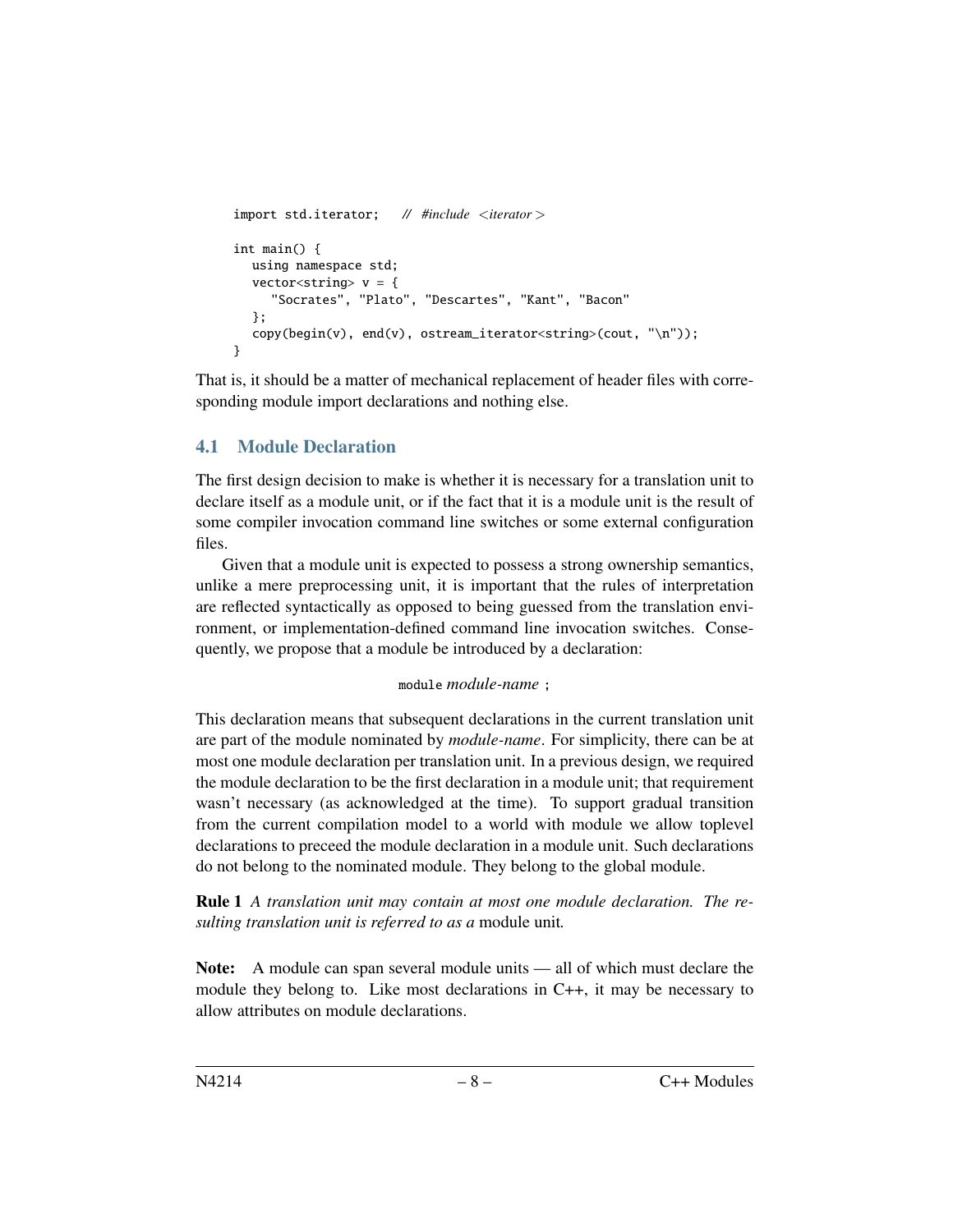#### 4.1.1 Module Names and Filenames

Having decided on the necessity to have a module declaration, the next question is whether the *module-name* should have any relationship at all with the filename of the source file containing the module unit. We believe that prescribing any such relationship will be too rigid, compared to the flexibility offered today by the source file inclusion model – see examples in  $\S 2.1$ .

We propose a hierarchical naming scheme for the name space of *module-name* in support of submodules, see §[4.5.](#page-13-0)

### 4.2 Module Interface

It is desirable, from composability perspective, that the language has direct support for expressing a module interface separately from its implementation. This raises at least two questions:

- 1. Should a module interface declaration be required in a source file distinct from the file that contains its implementation?
- 2. Should both the interface and implementation of a module be contained in a single source file?

The answers to both questions should be "no". Requiring a module interface declaration to be provided in a file distinct from the implementation file, while in general sound advice, is too constraining a requirement to accommodate all C++ libraries and programs. It should be *possible* for a module author to provide a single source file containing both the module interface and implementations (of both exported and non-exported entities) have the compiler automatically generate the appropriate information containing exported declarations.

Similarly, requiring both interface and implementation to be contained in the same file is too constraining and misses sound engineering practice. Furthermore, we would like to support the scenario where a single module interface is provided, but several independent implementations are made available and the selection of the actual implementation needed to make up a program is left to the user.

#### 4.2.1 Syntax

A module publishes its external entry points through exported declarations of the form

export *toplevel-declaration*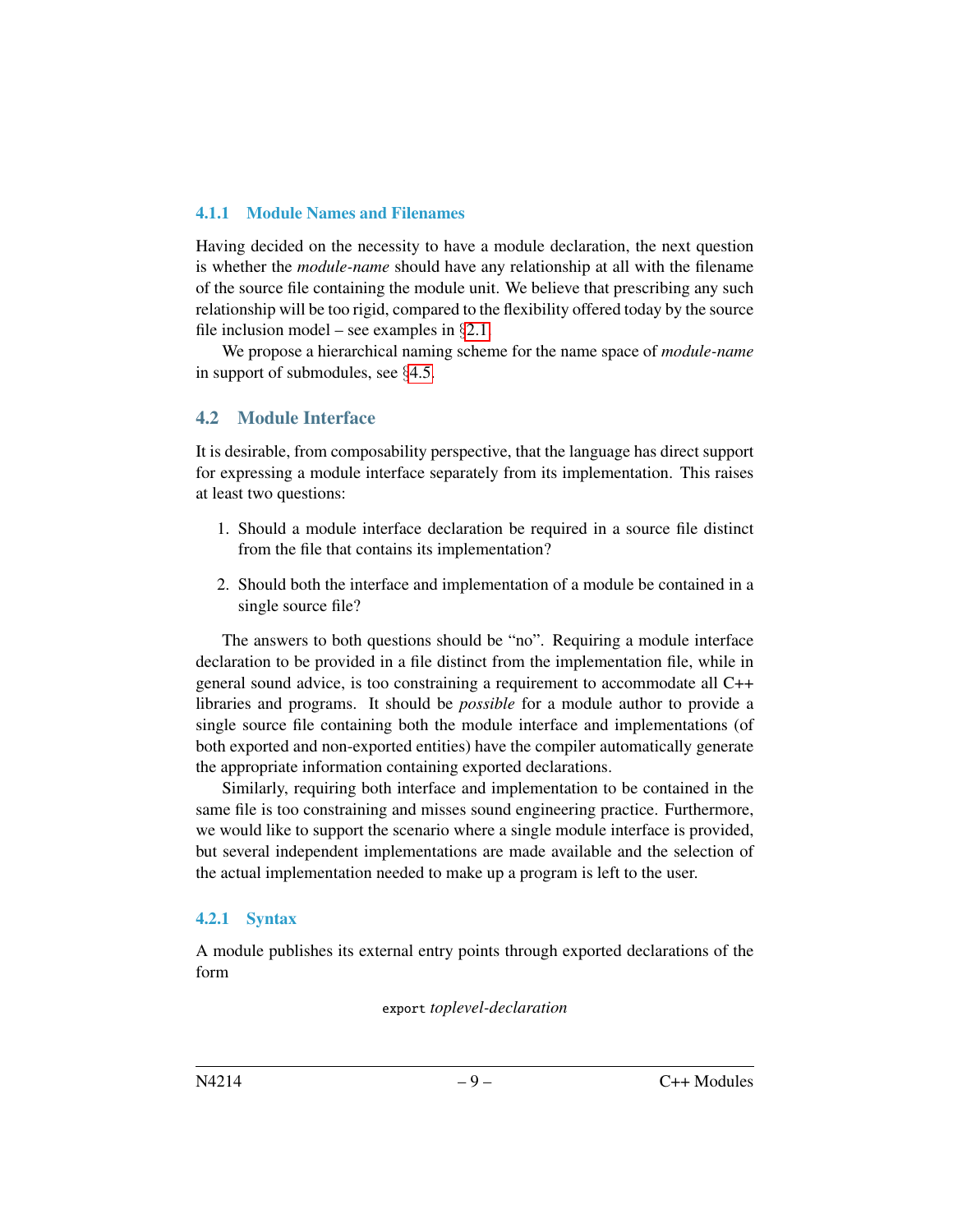A *toplevel-declaration* is either an import-declaration (see §[4.3\)](#page-11-0), a module-declaration, or an ordinary declaration. An import-declaration in the interface section states that all declarations exported by the nominated module are transitively reachable by an importing module of the current module. A module declaration in the exported section shall name a submodule  $(\S 4.5)$  $(\S 4.5)$  of the current module; the meaning is that the name of the submodule is accessible to any importing module that can access the current module's exports.

Rule 2 *No export declaration shall mention a non-exported entity, or an entity with internal linkage or no linkage.*

Note: An entity may be declared as exported, and later defined without the exported keyword. Such an entity is still considered exported; only the properties that were computed in the interface section are exported to the module consumers. In particular, a class that is only declared (but not defined) in the interface section appears incomplete to the module's consumers even if the class is completed later in the same module unit that declares the interface. Similarly a default argument not present in the export declaration is not visible to the module's consumers. See §[4.2.3.](#page-9-0)

#### 4.2.2 Ownership

Only names exported from a module can be referenced externally to the module. Furthermore, non-exported names cannot be source of ODR violation across two distinct modules; however duplicate definitions in the same module is ill-formed.

| alfa.cxx                     | bravo.cxx                   |
|------------------------------|-----------------------------|
| struct $S1$ $\{ \ldots \}$ ; | struct $S1$ {};             |
| module Alfa;                 | module Bravo:               |
| struct $S2 \{ \}$ :          | struct $S2 \{ \}$ :         |
| export namespace Alfa {      | export namespace Bravo {    |
| struct $S3$ $\{ \ldots \}$ ; | struct $S3$ $\{ \ldots \};$ |

<span id="page-9-0"></span>In the example above, modules Alfa and Bravo contributes structure S1 to the global namespace. Both of them define their own structures S2 and S3. Despite both Alfa and Bravo defining structure S2, it is possible for another module to import from Alfa and Bravo.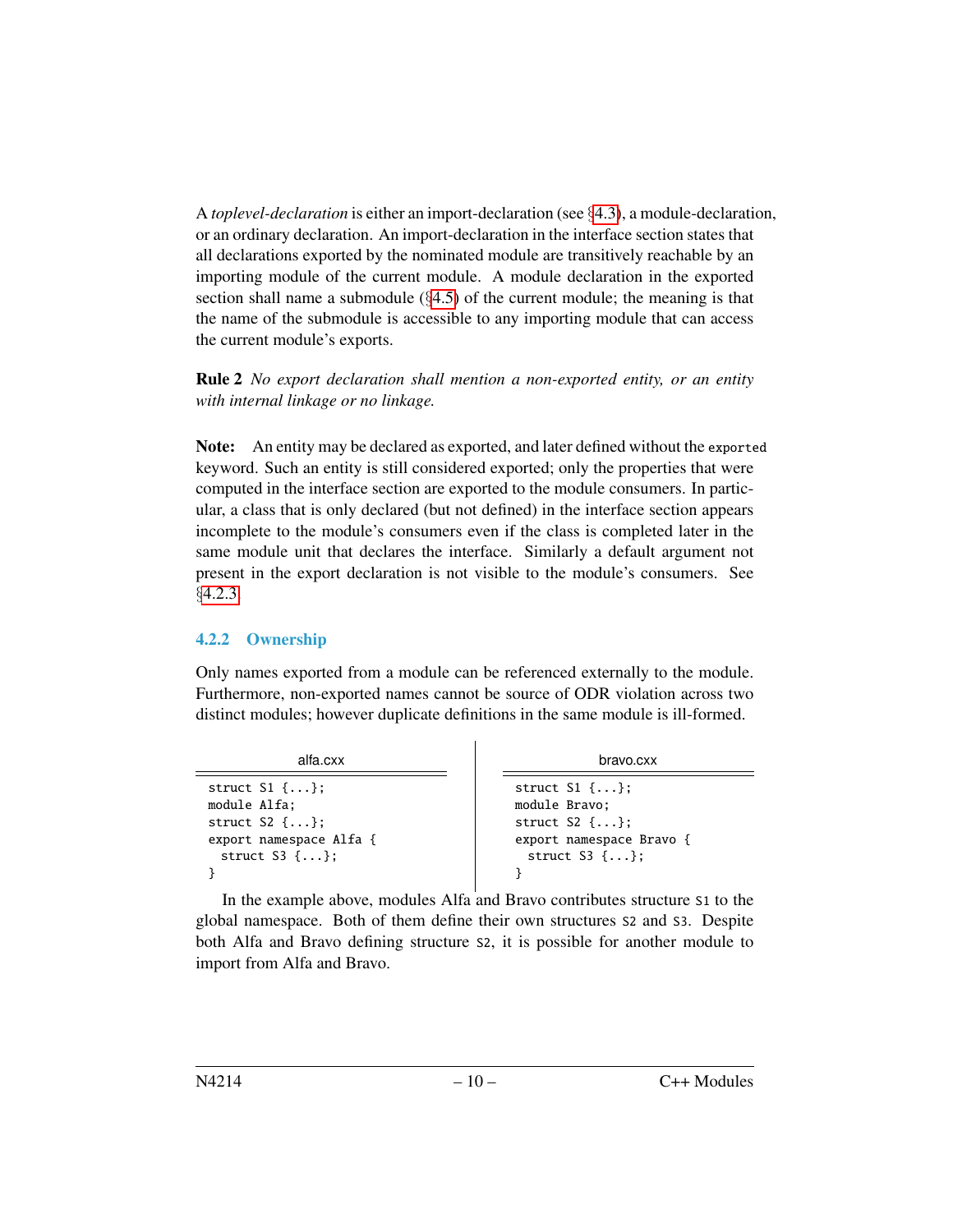#### 4.2.3 Exported Class Properties

An occasionally vexing rule of standard C++ is that protection controls access, not visibility. E.g. a private member of a class is visible to, but not accessible to non-member entities. In particular, any change to a private member of a class is likely to trigger re-processing of any translation unit that depends on that class's definition even if the change does not affect the validity of dependent units. It is tempting to solve that problem with a module system. However, having two distinct sets of rules (visibility and accessibility) for class members strikes us as undesirable and potentially fertile source of confusion. Furthermore, we want to support mass-migration of existing codes to modules without programmers having to worry about class member name lookup rules: if you understand those rules today, then you do not have to learn new rules when you move to modules and you do not have to worry about how the classes you consume are provided (via modules or non-modules).

That being said, we believe the visibility vs. accessibility issue is a problem that should be solved by an orthogonal language construct, irrespectively of whether a class is defined in a module interface declaration or in an ordinary translation unit.

Rule 3 *In general, any property of a class (e.g. completeness) that is computed in the export declaration part of a module is made available to importing modules as is.*

That is if a class is declared (but not defined) in the interface section of a module, then it is seen as an incomplete type by any importing module, even it is defined later in the declaring module in the non-export section.

#### <span id="page-10-0"></span>4.2.4 Should There Be an Interface Section at All? How Many?

It is sensible to imagine a design where a module interface is inferred or collected from definitions that have special marker (e.g. export), instead of requiring that the interface be declared at one place. A major downside of that design is that for an import declaration to be useful (e.g. to effectively consume the module's interface), its entirely needs to be produced by some tools that would scan all modules units making up the module. Therefore any perceived theoretical benefit is outweighed by that practical implication.

Even if the interface of a module must be provided at a single place (e.g. in a single source file), it is not clear whether it should be specified in a single block, as opposed to being a collection of small pieces intertwined with non-exported declarations. For simplicity, we propose to start with the rule that a module interface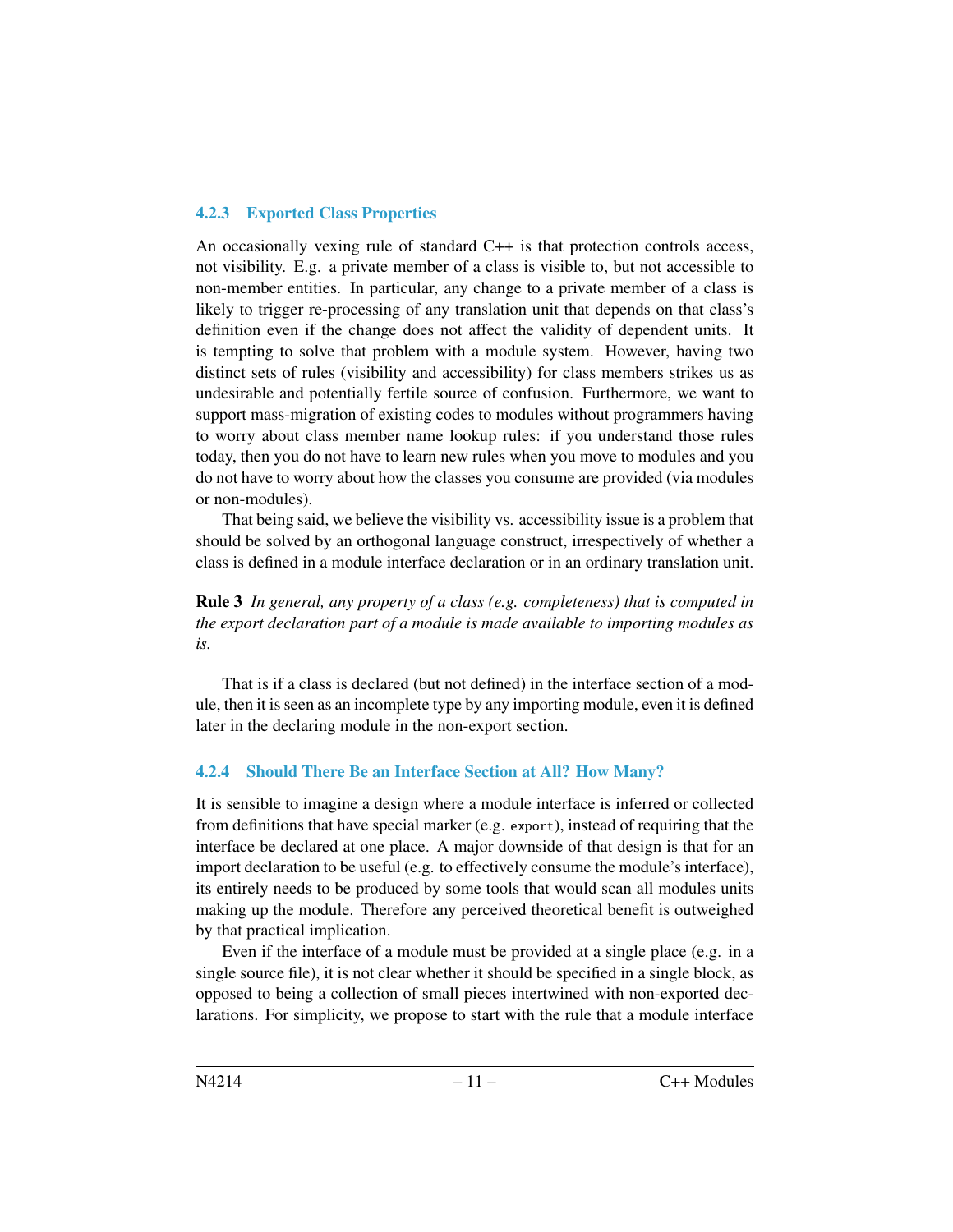must be specified in its entity in a one block. Practical experiments will tell us the real limits of this rule and how much impediment it constitutes in practice.

#### 4.2.5 Should a Module Interface Be Closed?

For practical reasons similar to those exposed in §[4.2.4,](#page-10-0) we require a module interface to be declared "once for all" at a unique place. This does not preclude extensions of a module. Indeed submodules (see  $\S4.5$ ) can be used to extend modules through composition and/or declaration of submodules in the interface section.

#### 4.2.6 Alternate Syntax for Module Interface

Several suggestions have been made as alternatives to the currently proposed syntax. In particular, it was observed that if the interface section should immediately follow a module declaration, then both could be combined into a single declaration. That is, instead of writing

```
module M;
export {
  int f(int);
  double g(double, int);
}
```
one could simply write

```
module M {
  int f(int);
  double g(double, int);
}
```
we considered this but eventually rejected this notation since it is too close to classes and namespaces (seen as good by some) but is deceptive in that modules do not introduce any scope of their own – see  $\S 3.3$ . That syntax was also part of the oiginal module suggestion by Daveed Vandevoorde, but met resistance [\[6,](#page-22-0) §5.11.2].

We also avoided reusing the access spcifiers public, private to delimit *visibility* boundaries in a module.

### <span id="page-11-0"></span>4.3 Import Declaration

A translation unit makes uses of names exported by other modules through import declarations:

import *module-name* ;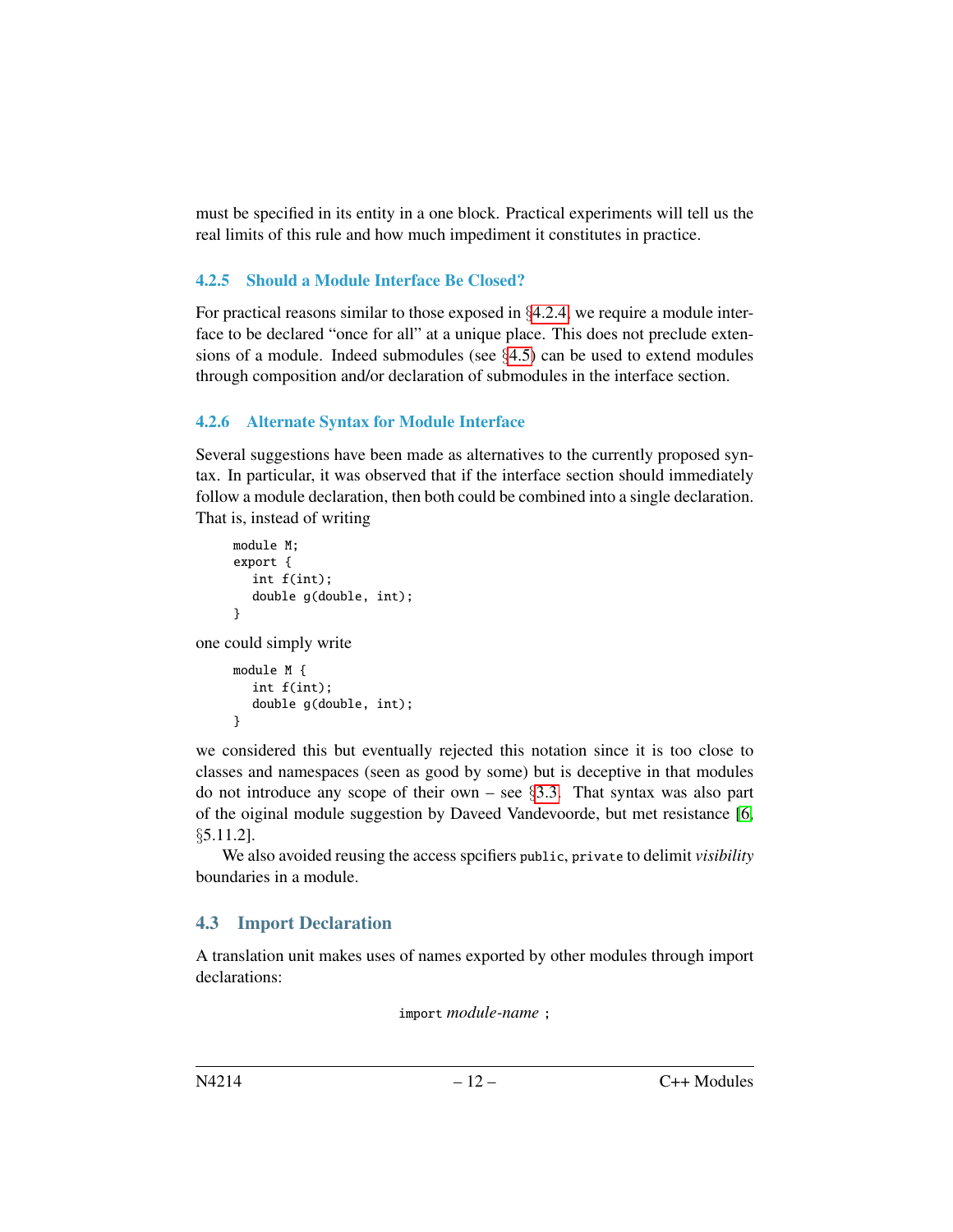An import declaration can appear only at the global scope or an export declaration.

An import declaration has the effect of making available to the importing translation unit all names exported from the nominated module. Any class completely defined along with all its members are made visible to the importing module. An incomplete class declaration in the export of a module (even if later completed in that module unit) is exported as incomplete.

If an import declaration appears in an export declaration then it has the effect of making the imported names visible to any module importing the importing module.

Note: An alternate syntax for module importation that avoids a third keyword could be

```
using module module-name ;
```
but the semantics of transitive exports might not be obvious from the notation.

#### <span id="page-12-0"></span>4.4 Visibility

Consider the following two translation units:

| m <sub>1</sub> .cc                                | $m2$ .cc                                       |  |  |
|---------------------------------------------------|------------------------------------------------|--|--|
| module M1:                                        | module M2:                                     |  |  |
| export int $f(int, int)$ ;                        | export bool $g(int, int);$                     |  |  |
|                                                   | import std.math:                               |  |  |
| $\frac{1}{\sqrt{2}}$ not exported, local to M1    | $\frac{1}{\sqrt{2}}$ not exported, local to M2 |  |  |
| int $g(int x)$ {                                  | int $f(int x, int y)$ {                        |  |  |
| return $x * x$ ;                                  | return $x + y$ ;                               |  |  |
|                                                   |                                                |  |  |
| <i>// definition of</i> $f$ <i>exported by</i> M1 | <i>// definition of g exported by</i> $M2$     |  |  |
| int $f(int x, int y)$ {                           | int $g(int x, int y)$ {                        |  |  |
| return $g(x) + g(y)$ ;                            | return $f(abs(x), abs(y))$ ;                   |  |  |
|                                                   |                                                |  |  |
|                                                   |                                                |  |  |

where module M1 defines and exports a symbol  $f(int, int)$ , defines but does not export symbol  $g(int)$ ; conversely, module M2 defines and exports symbol  $g(int, int)$ defines but does not export symbol f(int,int). It should be possible to build a program out of M1 and M2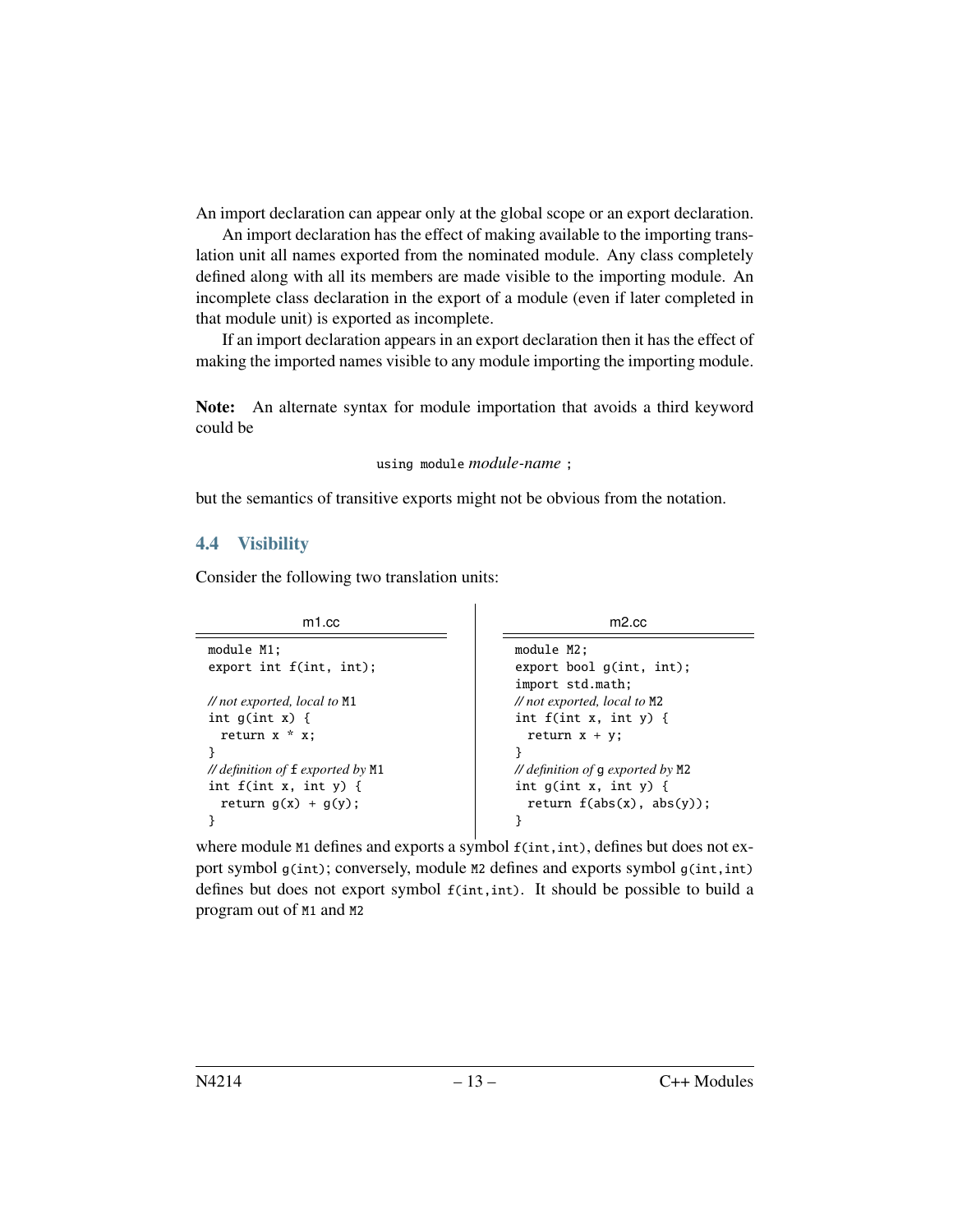```
main.cc
```

```
import M1;
import M2;
int main() {
 return f(3,4) + g(3,4);
}
```
without ODR violation because each non-exported symbol is *owned* by the containing module.

#### <span id="page-13-0"></span>4.5 Submodules

It is frequent for a component to consist of several relatively independent subcomponents. For example, the standard library is made out of a few components: core runtime support (part of any freestanding implementation), the container and algorithm library (commonly referred to as the STL), the mighty IO streams library, etc. Furthermore each of these components may be subdivided into small subcomponents. For example, the container library may be divided into sequence containers, associative containers, unordered containers, etc.

We propose a hierarchical naming of modules as a mechanism to support submodules, and extensions of modules by submodules. A submodule is in every aspect a module in its own right. As such, it has an interface and constituent module units, and may itself contain submodules. For example, a module named std.vector is considered a submodule of a module named std. The one distinctive property of a submodule is that its name is only accessible to modules that have access to its parent, provided it is explicitly exported.

A submodule can serve as cluster of translation units sharing implementationdetail information (within a module) that is not meant to be accessible to outside consumers of the parent module.

### 4.6 Aggregation

The current design supports expression of components that are essentially aggregates of other components. Here is an example of standard sequence containers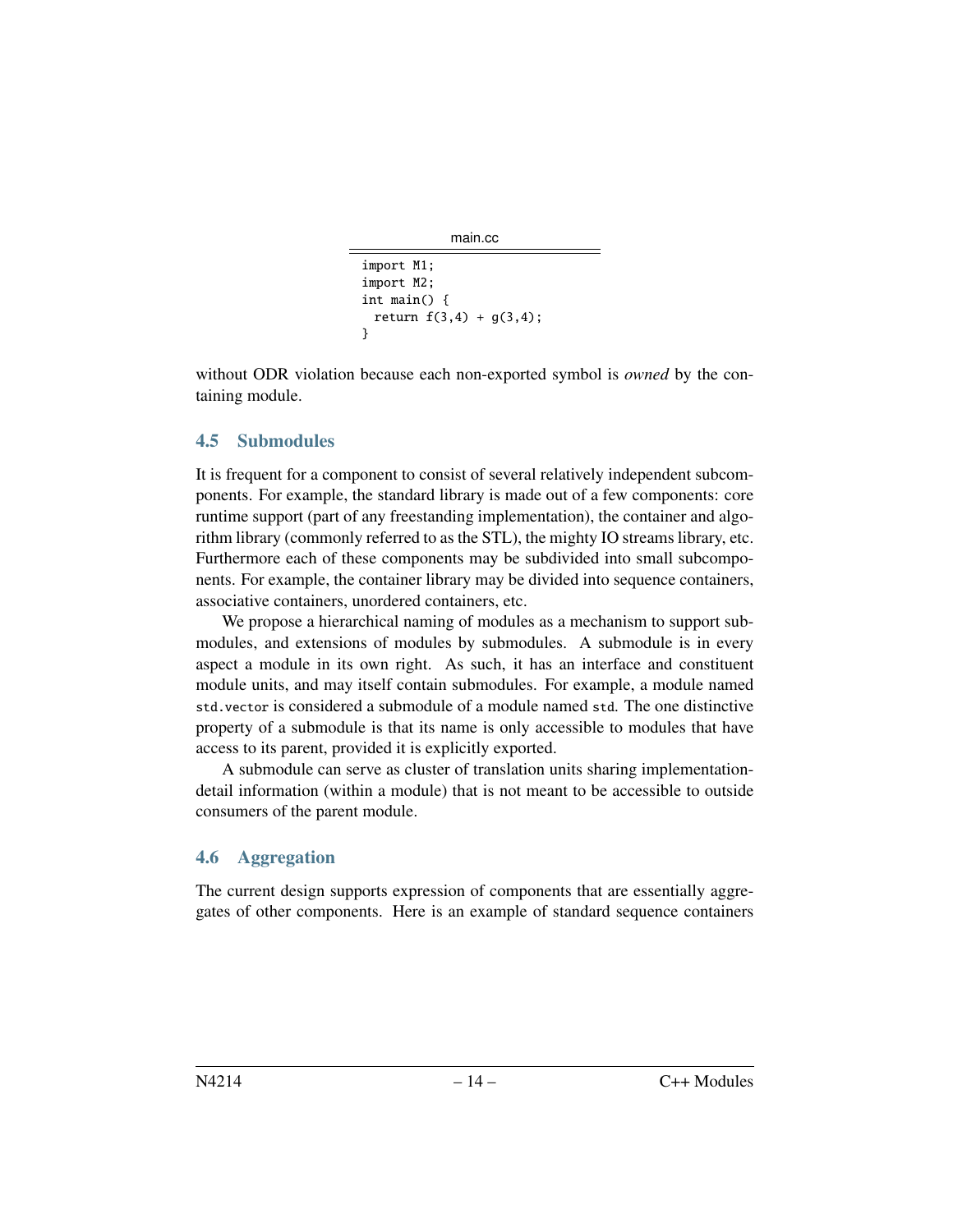component:

Standard sequence container module

```
module std.sequence;
export {
 import std.vector;
 import std.list;
 import std.array;
 import std.deque;
 import std.forward_list;
 import std.queue;
 import std.stack;
}
```
Note that module aggregates are different from submodules in that there is no relationship between the name of a module aggregate and modules it exports. The two notions are not mutually exclusive. For example, the module std.sequence as shown above is both a submodule of std and an aggregate module.

### <span id="page-14-0"></span>4.7 Global Module

To unify the existing compilation model with the proposed module system, we postulate the existence of a global module containing all declarations that do not appear inside any module (the case for all C++ programs and libraries in the premodule era.) Only names with external linkage from the global module are visible across translation units.

### 4.8 Module Ownership and ODR

As concluded in §[3.5,](#page-5-0) a module has ownership of all declarations it contains. So, just about how much ownership is it?

**Does a module definition implicitly establish a namespace?** No, a module definition does not establish any namespace; and no particular syntax is needed to access a name made visible by an import declaration. All expimport declaration. All exported symbols belong to the namespace inorted symbols belong to the namespace in which they are declared. In particular, the definition of a namespace can span several modules. In the following example,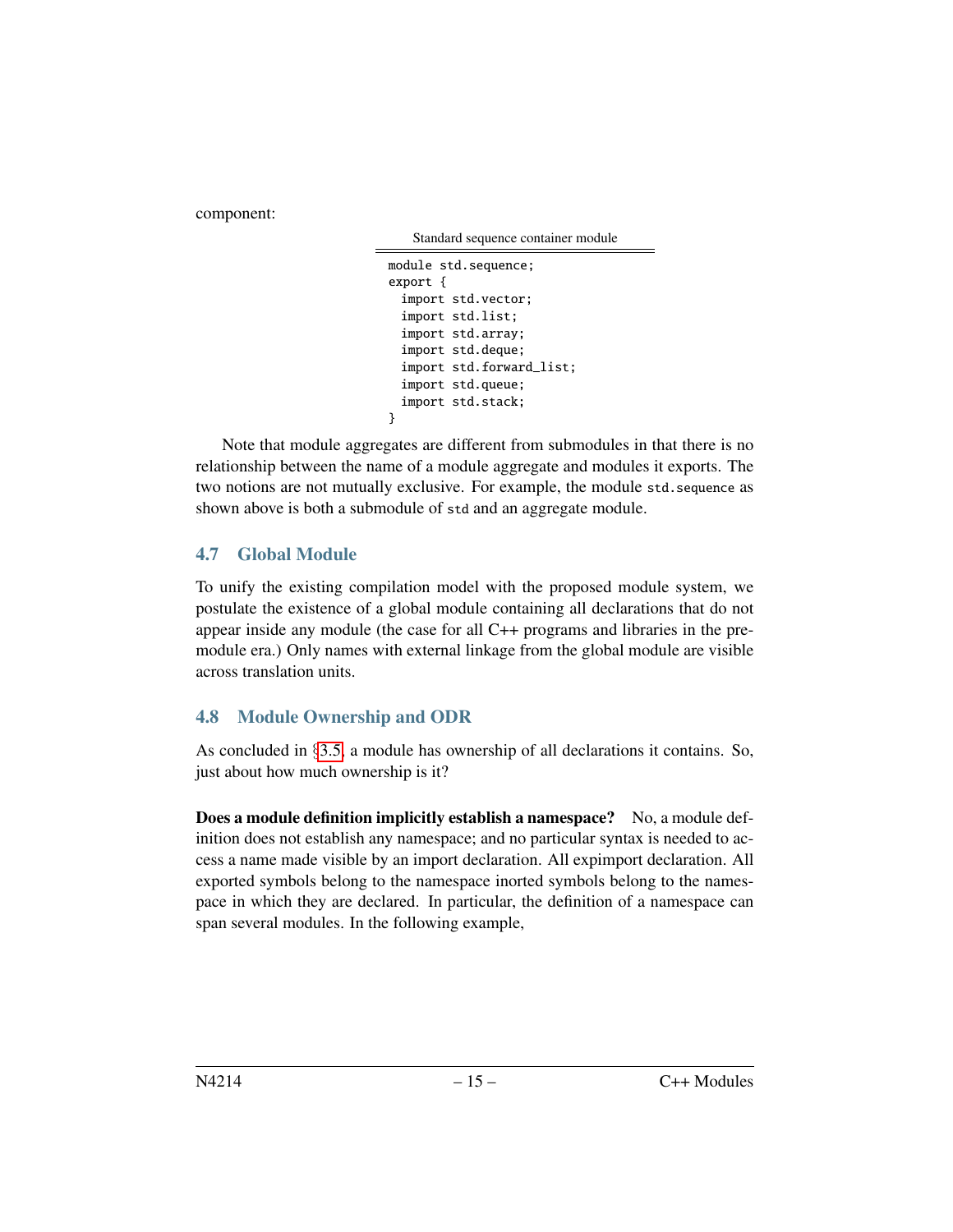```
parsing.cxx
```

```
module Syntax;
export namespace Calc {
 class Ast {
   // ...
 };
}
```
vm.cxx

```
module Evaluator;
import Syntax;
// use Ast from module Syntax
namespace Calc {
 int eval(const Calc::Ast*);
}
```
the parameter type of the function eval involves the type Calc::Ast defined and exported by module Syntax. Note that the name Calc in the modules Syntax and Evaluator refers to the same namespace.

Note: It is invalid for a translation unit to provide a declaration for an entity that it does not own. That is, a translation unit cannot use "extern" declaration to claim a matching declaration for an entity (with external linkage) declared in a different module unit. This restriction does not apply to entities in the global module (§[4.7\)](#page-14-0).

## 4.9 Inline Functions

We propose *no* fundamental change to the rules governing inline functions. Any inline function that is exported must be defined in the module unit providing the interface of the owning module. The definition may, but not required to, be placed lexically in the interface section of the module.

## 4.10 Templates

Standard C++'s compilation model of templates relies on copy-and-paste of their definitions in each translation unit that needs their instantiations. With the module ownership principle, each exported declaration of a template is made available to importing translation units. As ever the two-phase name lookup applies whether a template definition is exported or not.

## 4.10.1 Definitions

Definitions for templates listed in a module interface are subject to constraints similar to those for inline functions. Furthermore, a class template that is only declared (but not defined) in a module interface section is seen as an incomplete class template by importing translation units.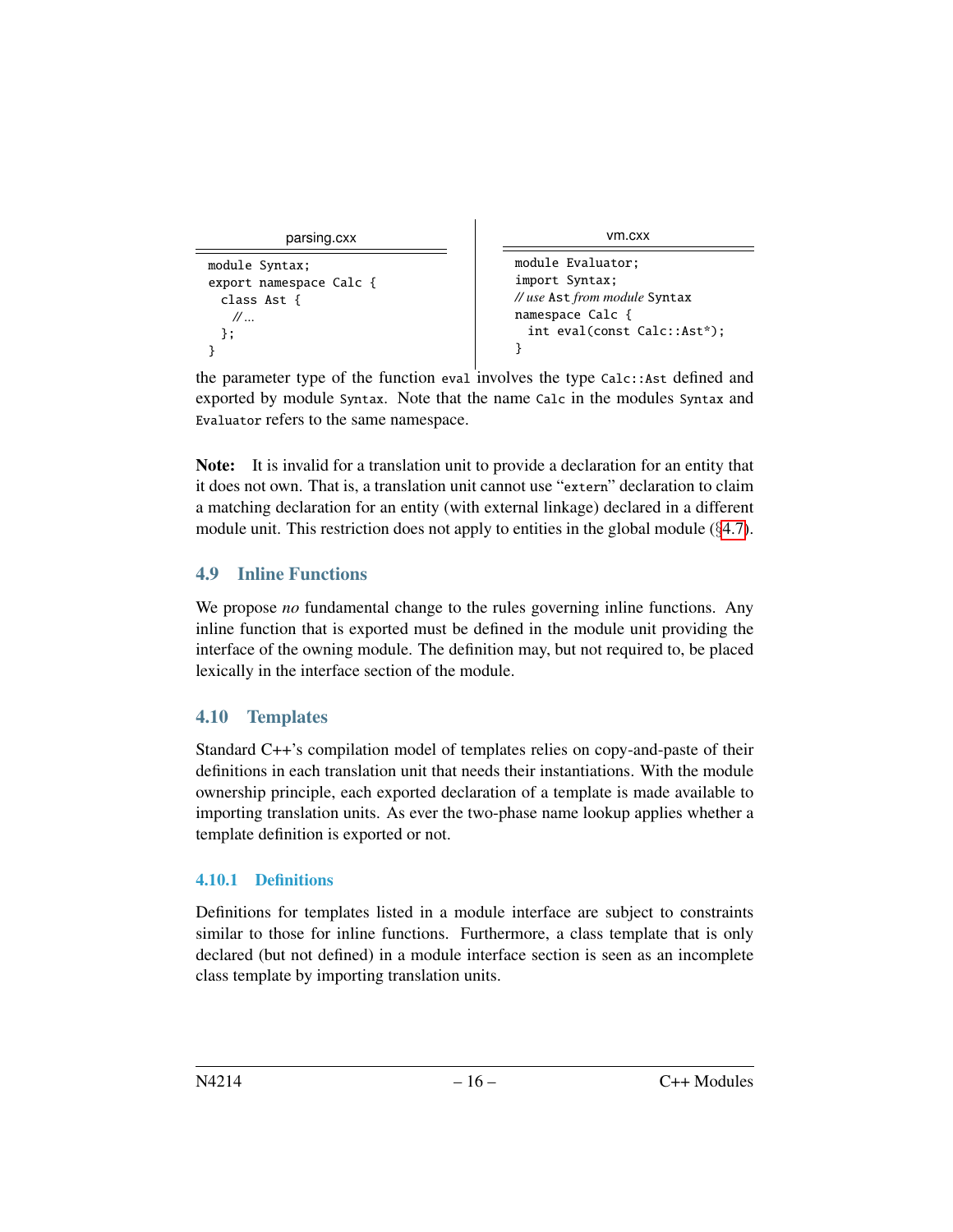#### 4.10.2 Explicit Instantiations

An explicit instantiation is exported when it appears in the export section of a module. The semantics is that the definition resulting from that instantiation is globally available to all importing translation units. For example, given the module

```
vec.cpp
module Vector;
export {
  template<typename T> struct Vec {
    // ...
  };
 // Explicit instantiation for commonly used specialization
  template struct Vec<int>;
}
```
the definition of the class  $Vecint$  is exported to any translation unit that imports Vector. This provides a mechanism for template authors to "pre-compute" common instantiations and share them across translation unit. Notice that this has effects similar to a C++11-style extern declaration of a specialization combined with an explicit instantiation in an appropriate translation unit.

Conversely, any explicit instantiation not in the interface section of a module is not exported; therefore the definition is local to the containing translation unit. If a specialization is requested in another translation unit, that would otherwise match the non-exported instantiation, the usual rules for template specializations applies as well as the ODR.

### 4.10.3 Implicit instantiations

Any implicit specialization of a non-exported template is local to the requesting translation unit. For specializations of exported templates, we distinguish two cases:

- 1. the template argument lists (whether explicitly specified or deduced) refer only exported entities: the resulting instantiation is exported, and considered available to all importing modules.
- 2. at least one entities referenced in the template argument list is non-exported. By necessity, the request and the referenced entity must belong to the current translation unit. The resulting definition is non-exported and is local to the containing translation unit.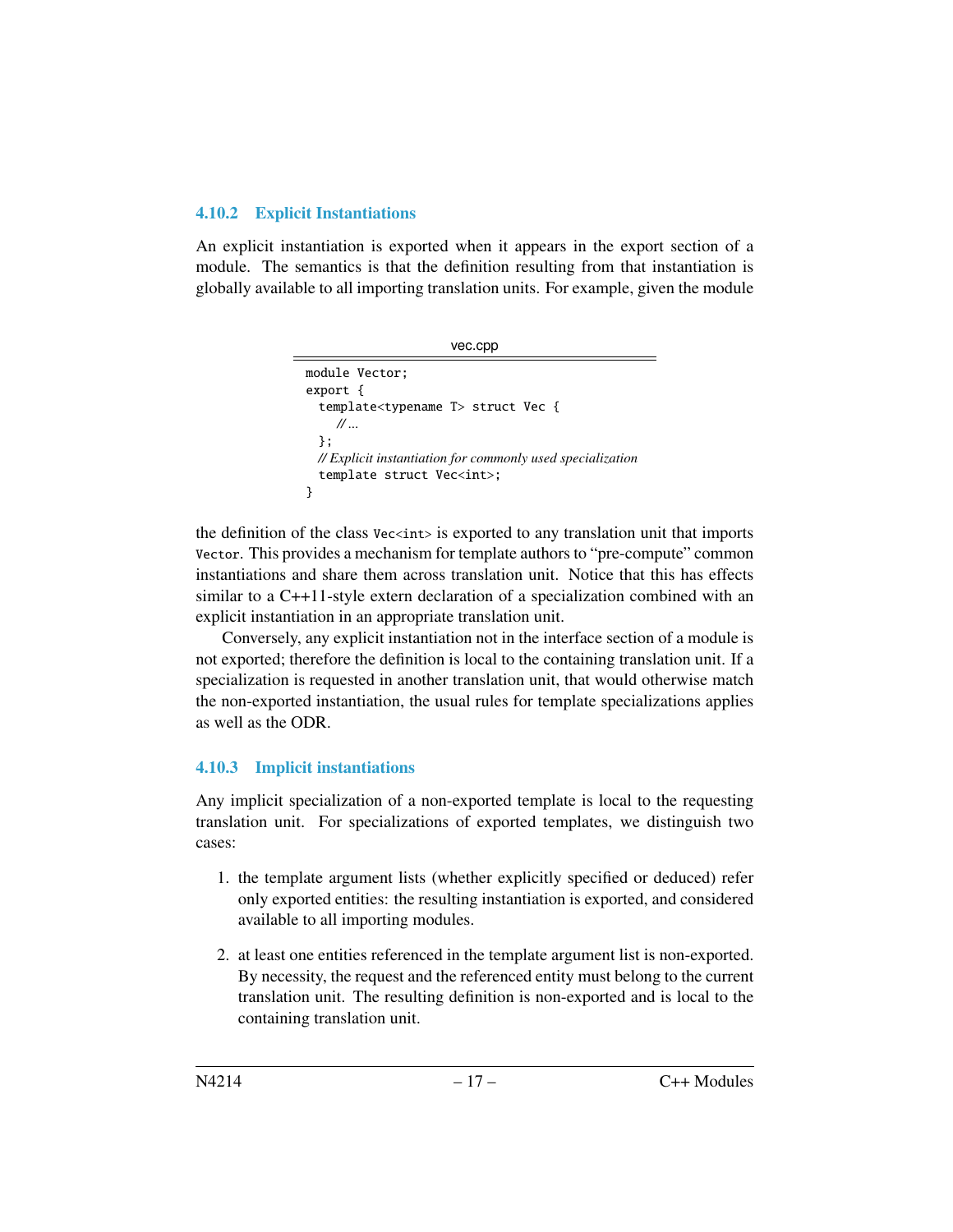In each case, ODR is in effect. The rules are designed to allow maximum sharing of template instantiations and to increase consistency of definitions generated from templates, across translation units.

#### 4.10.4 Template explicit specializations

A template explicit specialization is morally an ordination declaration, except for the fact that it shares the same name pattern as specializations of its primary template. As such it can be exported if its primary template is exported and its template argument list involves only builtin or exported entities. Conversely, an explicit specialization of an exported may be declared non-exported. In that case, the declaration (and definition) is local to that module unit, and is unrelated to any other specialization that might be implicitly generated or explicitly defined non-exported in other translation units. For example, in the program

```
vec-def.cpp
```

```
module Vector;
export {
  template<typename T> struct Vec; // incomplete
   template<> struct Vec<int> { ... }; // complete
}
// Completed Vec<double>, but definition not exported
template > struct Vec < double > { .... };
```
vec-use.cpp

```
import Vector;
int main() {
 Vec<int> v1 { ... }; // OK
 Vec<double> v2 { ... }; // ERROR: incomplete type
}
```
the class Vec<int> is exported as a complete type, so its use in the definition of the variable v1 is fine. On the other hand, the expression Vec<double> in Vec-use.cpp refers to an implicit instantiation that of Vec, which is an incomplete type.

#### 4.11 The Preprocessor

It is not possible for a module to export a macro, nor is it possible for a macro in an importing module to affect the imported module. Components that need to export macros should continue to use header files, with module-based subcomponents for the parts that are well behaved. For example, an existing library that provides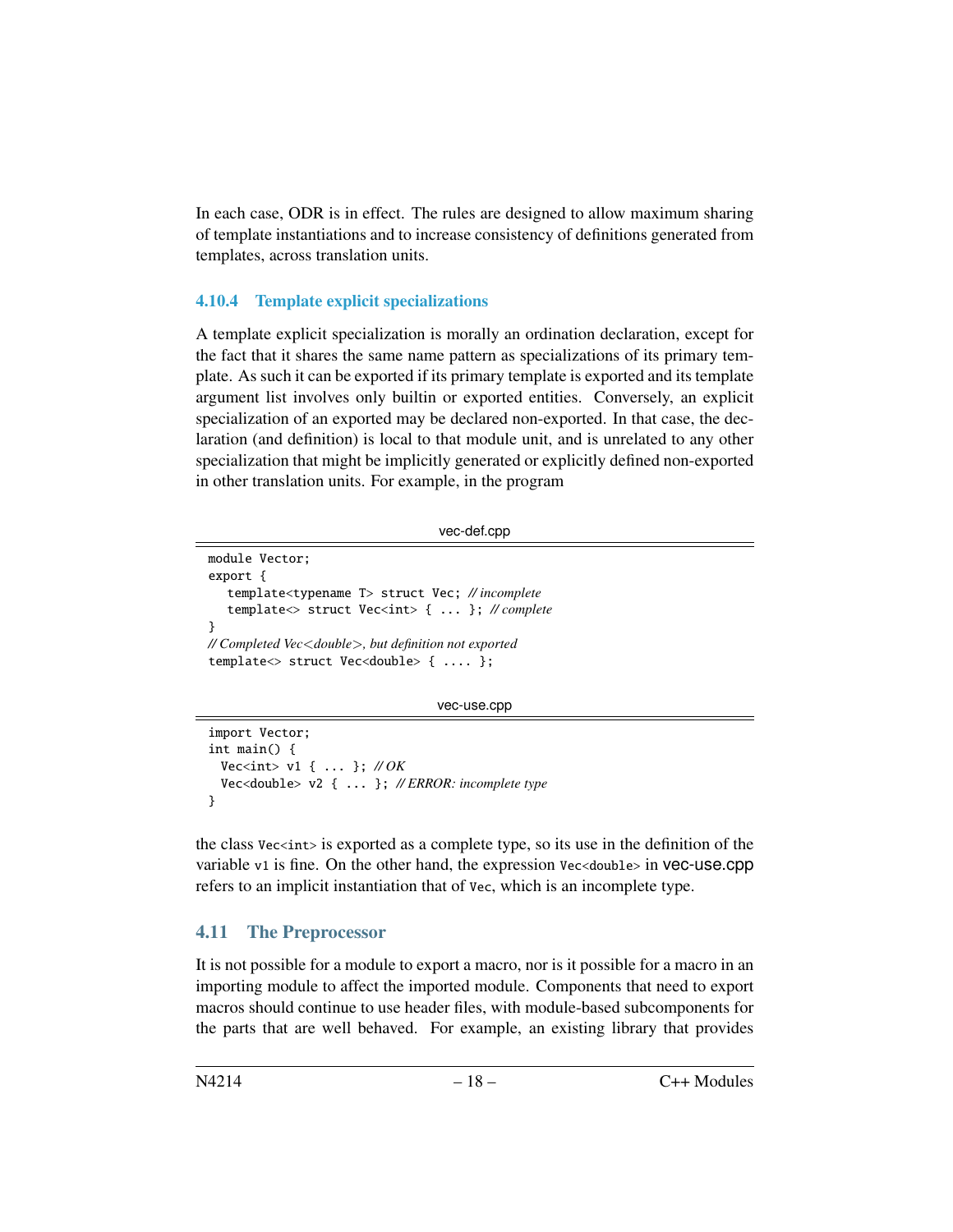interfaces controlled by a preprocessor macro symbol UNICODE can modularize its constituents and continue to provide a traditional header file-based solution as follows:

Header file C.h

#ifndef C\_INCLUDED #define C\_INCLUDED #ifdef UNICODE import C.Unicode; #else import C.Ansi; #endif *// C INCLUDED*

#### 4.11.1 Macro-heavy header files

This proposal does not address the problem of macro-heavy header file. Such header files tend to be provided, in majority, by C-style system headers. We will note that often they contain fairly modularizable sub-components that easily provided by submodule interfaces. Consequently, they can still use module interfaces for subcomponents while controlling their availability via macro guards in header files.

Can a module unit include a header file? Absolutely yes! Remember that the effect of file inclusion via #include is that of textual copy-and-paste, not modular declaration. Furthermore, any macro defined in that header file is in effect (until subject to an #undef directive). However, what is not possible is for the macros defined in that module to have any effect on any translation unit that imports it.

We anticipate that header files will continue to serve their purpose of delivering macro definitions even when they contain module imports that bring into scope modularized components.

#### 4.12 Separate Compilation vs. On Demand

Since modules act semantically as a collection of self-contained translation units that have been semantically analyzed from translation phase 1 through 7, it is legitimate –from practical programming point of view– to ask whether a module nominated in an import declaration is required to have been separately processed prior to the module requiring it, or whether such module is analyzed on the fly or on demand. For all practical purposes, the answer is likely to be implementation-defined (to allow various existing practice), but our preference is for separate translation.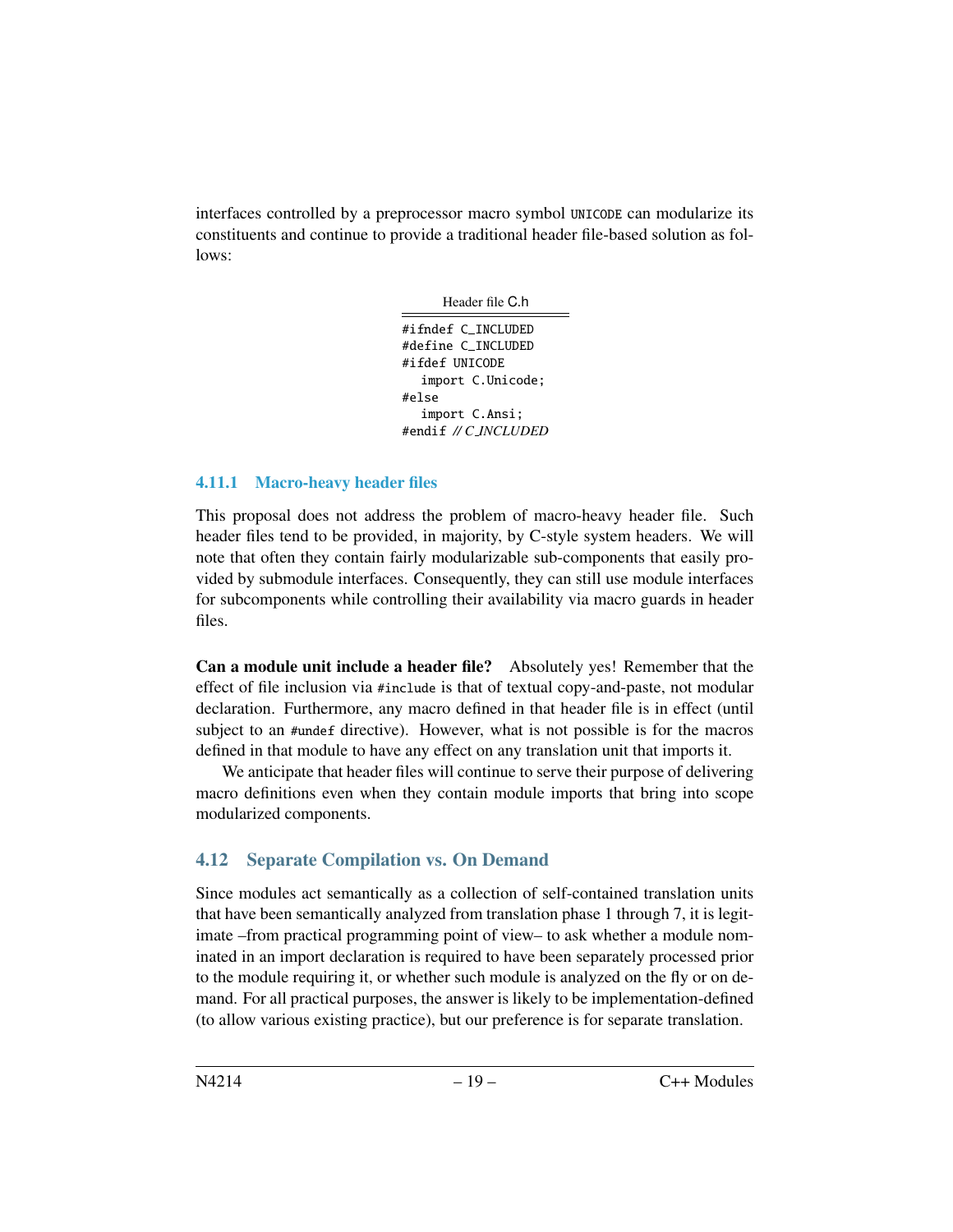### 4.13 Mutually importing modules

With the source file inclusion model, the #include graph dependency must be acyclic. However, classes –in general, abstraction units– in real world programs don't necessarily maintain acyclic *use* relationship. When that happens, the cycle is typically "broken" by a forward declaration usually contained in one of the (sub)components. However, in a module world that situation needs scrunity. For simplicity of the analysis, let's assume that two modules  $M1$  and  $M2$  uses each other.

#### 4.13.1 Both Modules Use Each Other Only in Implementation

This situation is easy, and in fact is not really an cyclic dependency. Indeed, since module interface artefacts are separated by the compiler from module unit implementations, the acyclicity of of use graph is still maintained.

### 4.13.2 One (But Not Both) Uses the Other at the Interface Level

Again, this situation is simple since acyclicity is maintained at the interface specfication level and an obvious ordering suggests itself. This situation is common and naturally supported by the proposal.

### 4.13.3 Both Use Each Other at the Interface Level

This situation is much rarer; the interfaces of  $M1$  and  $M2$  should be considered logically as part of a single larger module and treated as such, even though it is convenient from the programmer's perspective to physically split the entities in two distinct source files. Nevertheless, it is possible for the programmer to set up a (delicate) processing order for the compiler to translate the *interface* parts of both modules, and then consume them independently.

## <span id="page-19-0"></span>5 Tools Support

The abstract operational model of a module is that it contains everything that is ever to be known about its constituents module units. In particular, we envision that a high quality implementation will provide library interfaces for querying the elaborated forms of declarations, hosting environmental values, including translation command line switches, target machines, optional source form, binary form, etc. Ideally, a module would provide all that is necessary for a code analysis tool.

A library interface to internal representation of modules will be the subject of a separate proposal.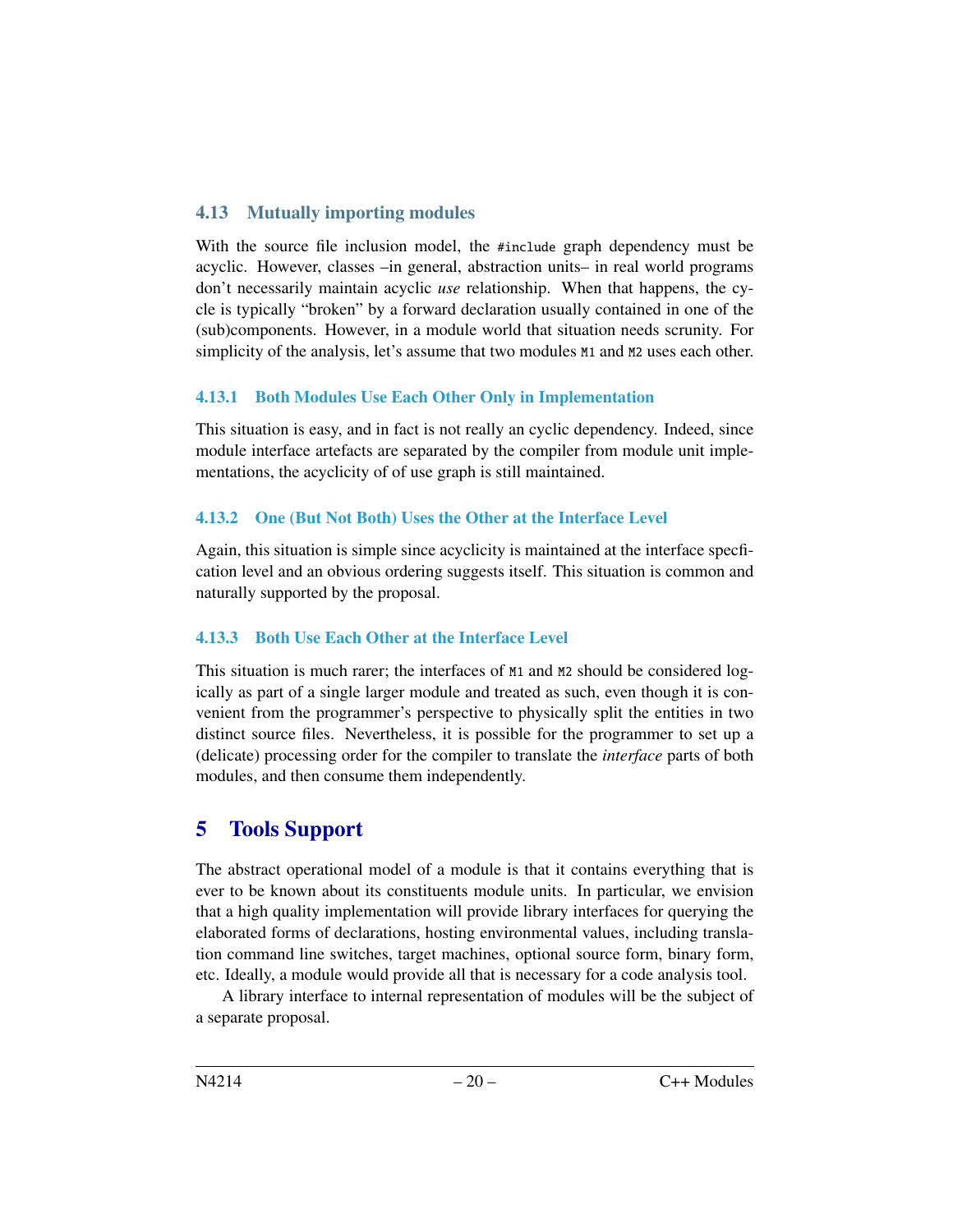## <span id="page-20-0"></span>6 Build Systems

We acknowledge that most build systems work on file stamps. We aim for a module system that does not disturb that invariant. Ideally, modules should continue to should continue to work smoothly with existing build systems. For that reason, we have placed restrictions on where inline functions and template definitions should be located in modules.

## <span id="page-20-1"></span>7 Migration

The module system suggested in this proposal supports bottom up componentization of libraries, and everywhere consumption of modules in libraries and application programs. In another words, a non-modularized component can consume a module, but unprincipled header file inclusion in a module component may prove problematic.

Tools support will be key to a successful migration of the C++ planet to a module world. For example, a tool for detecting macro definition and usage dependencies in a translation unit will be useful. A tool for detecting multiple declarations of the same entity across source files will be needed to assist in gradual migration of existing source codes.

## Acknowledgment

Numerous people provided feedback on initial design effort and early drafts of this proposal, via face-to-face meetings, private conversations, or via the Module Study Group (SG2) reflector. We thank the following individuals: Jean-Marc Bourguet, Ian Carmichael, Ale Contenti, Lawrence Crowl, Galen Hunt, Loïc Joly, Artur Laksberg, Sridhar Madhugiri, Reuben Olinsky, Dale Rogerson, Cleiton Santoia, Richard Smith, Jim Springfield, Bjarne Stroustrup, Herb Sutter.

# <span id="page-20-2"></span>A Standardese

This first revision of the proposal focuses primarily on design choices and directions. Formal wording will be provided as consensus emerges around the general design. However, for concreteness and to facilitate discussions, we suggest the following syntactic modifications.

Keywords The proposal introduces the following new keywords: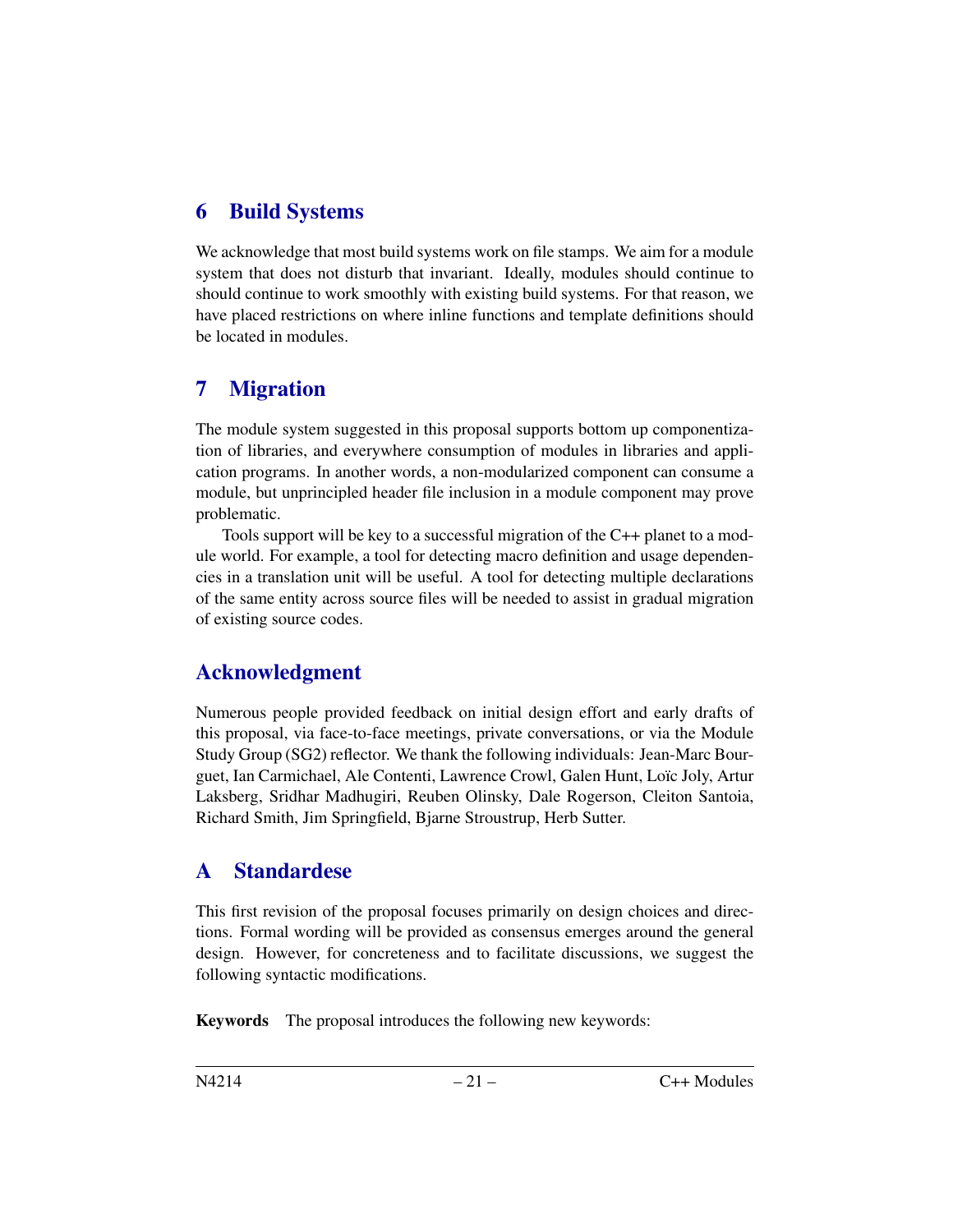module import

Program and linkage The proposal introduces the notion of module unit has a translation unit with a header identifying the module it is part of, and an optional interface section. Change the definition of *translation-unit* to:

*translation-unit*: *toplevel-declaration-seq*

*toplevel-declaration*: import *module-name* ; *module-declaration exported-declaration declaration*

*module-declaration*: module *module-name* ;

*exported-declaration*: export *module-declaration* export import *module-name* ; export *declaration*

*module-name*: *identifier module-name* . *identifier*

## **References**

- <span id="page-21-2"></span>[1] Margaret E. Ellis and Bjarne Stroustrup. *The Annotated C++ Reference Manual*. Addison-Wesley, 1990.
- <span id="page-21-1"></span>[2] Douglas Gregor. Modules. [http://llvm.org/devmtg/2012-11/](http://llvm.org/devmtg/2012-11/Gregor-Modules.pdf) [Gregor-Modules.pdf](http://llvm.org/devmtg/2012-11/Gregor-Modules.pdf), November 2012.
- <span id="page-21-3"></span>[3] International Organization for Standards. *International Standard ISO/IEC 14882. Programming Languages — C++*, 3rd edition, 2011.
- <span id="page-21-0"></span>[4] Bjarne Stroustrup. #scope: A simple scope mechanism for the C/C++ preprocessor. Technical Report N1614=04-0054, ISO/IEC JTC1/SC22/WG21, April 2004.